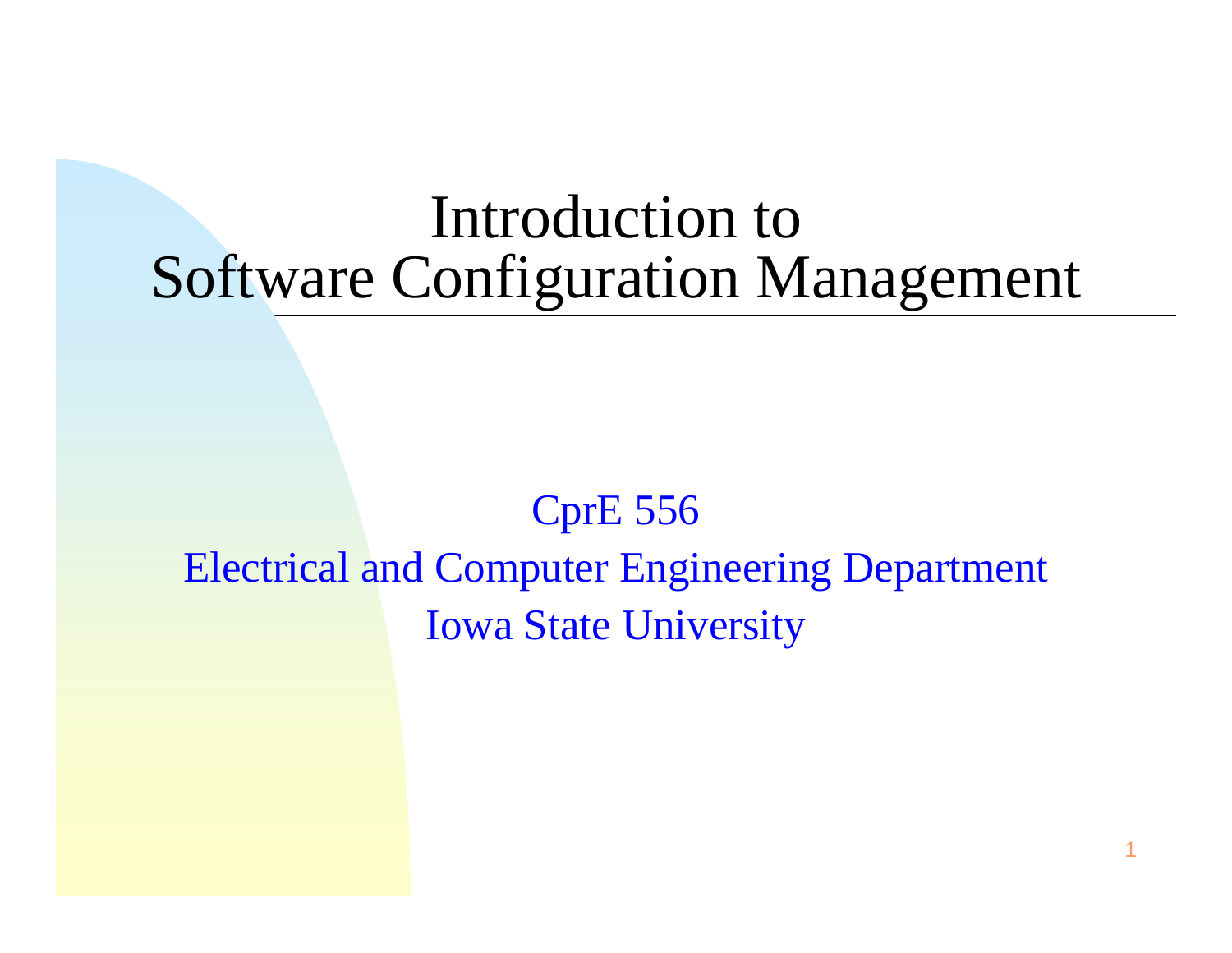#### **Initially, implementation is in Modula-2 on a** Mac.

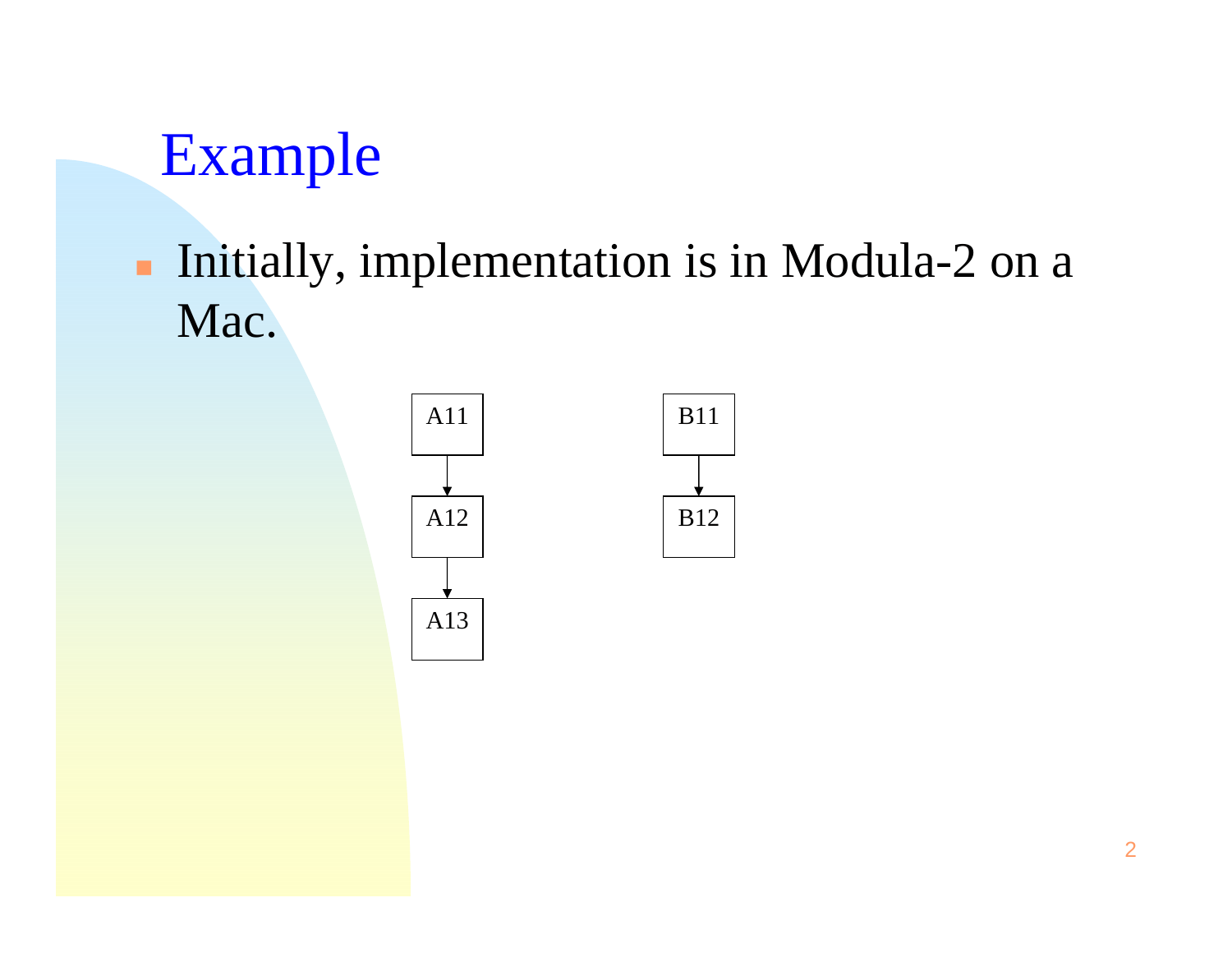• Next: a variant for Pascal is needed. Component B does not differ for the Pascal and Modula-2. But component A needs a variant.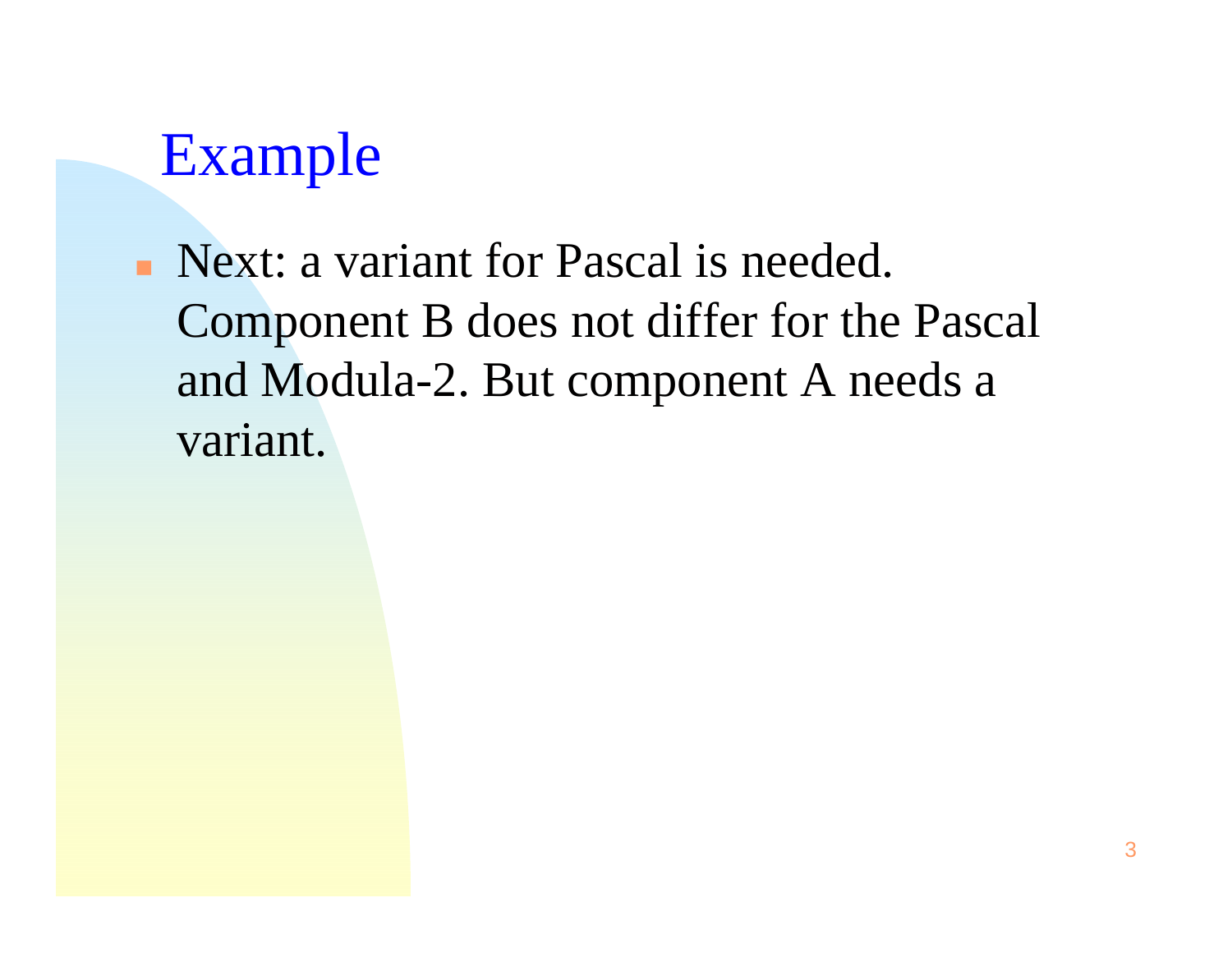

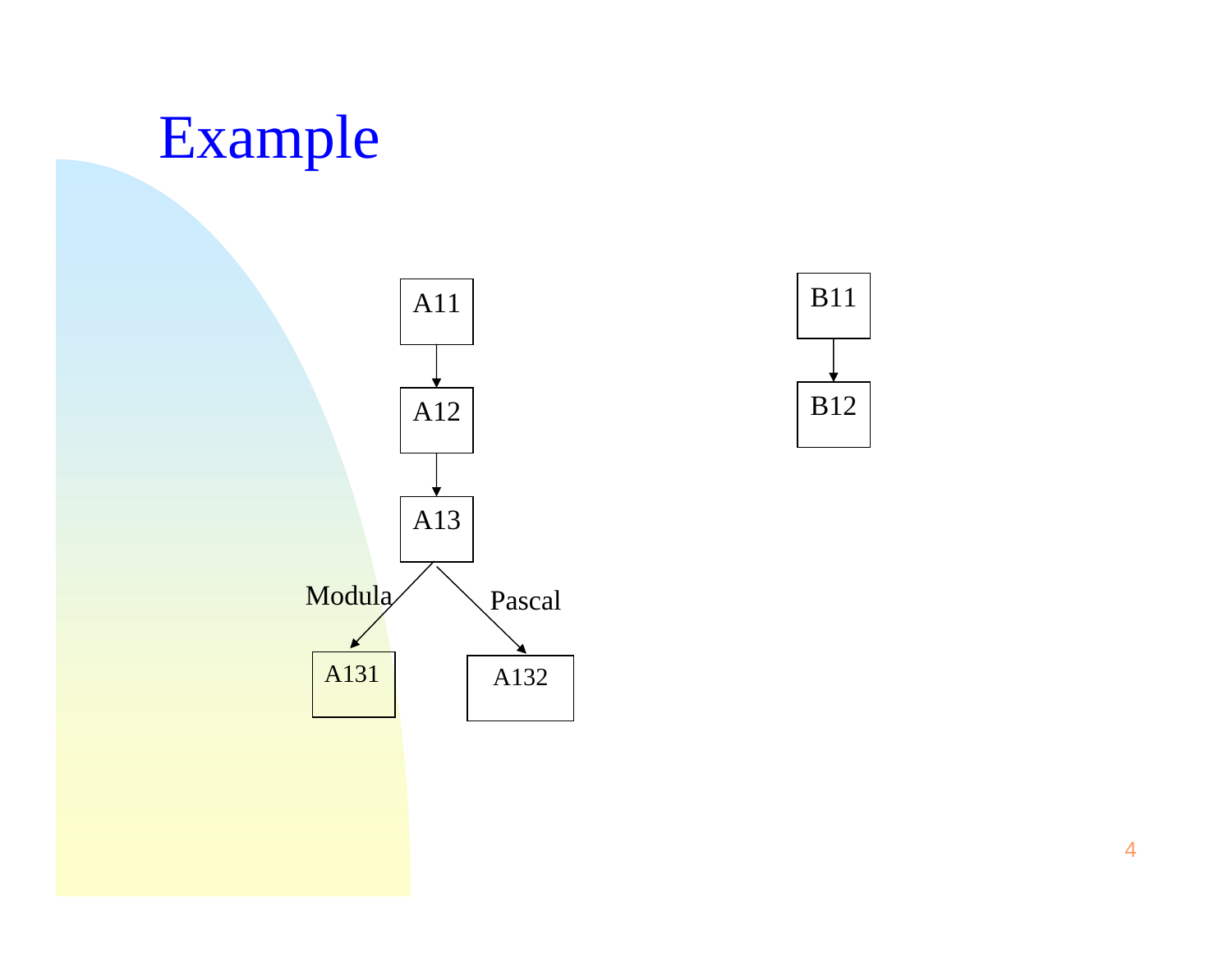• Next: a variant of component B is needed for Sun and Mac implementations, where component A is believed identical for Mac and Sun.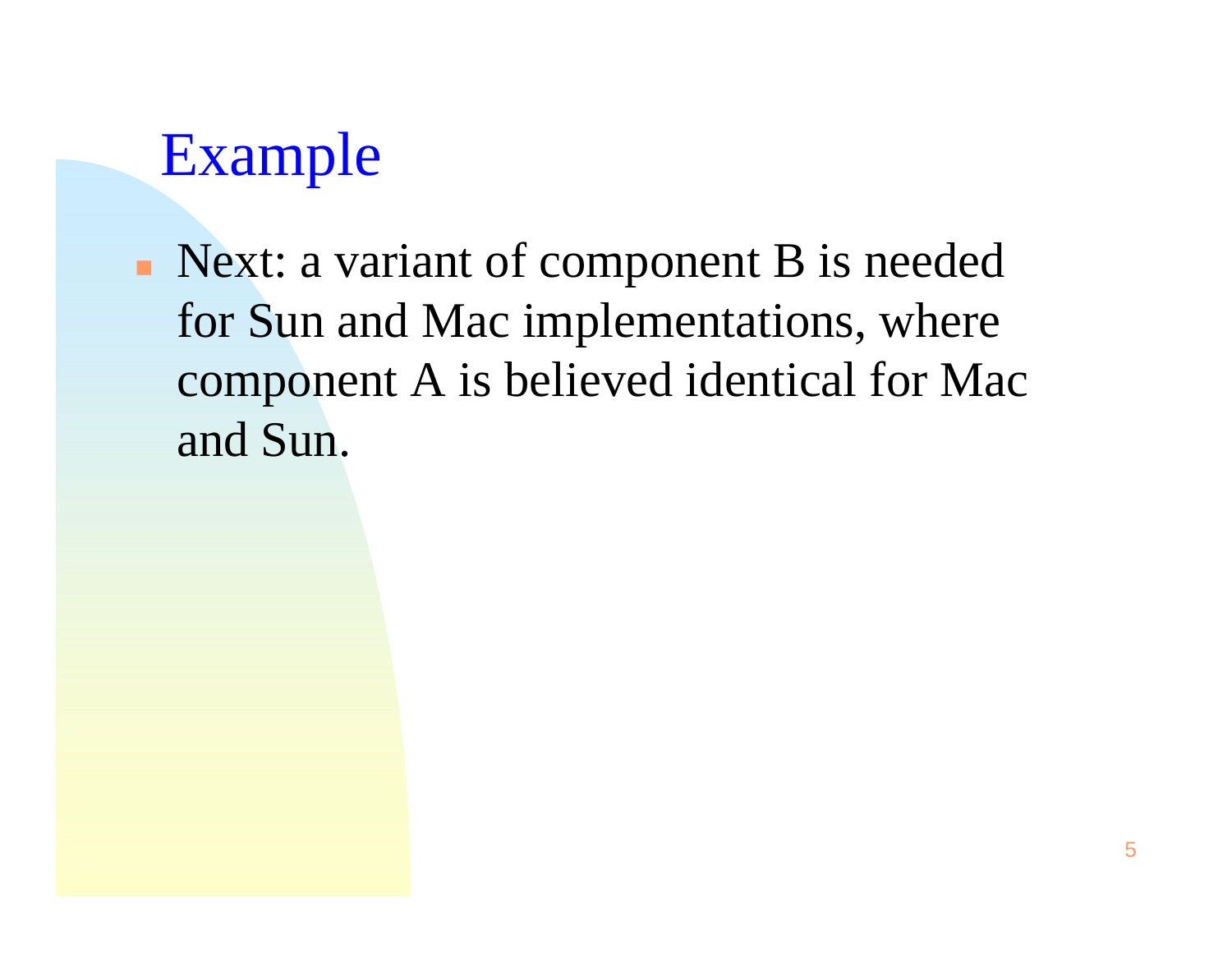

+ In Modula for Mac, A131 and B121 + In Pascal for Mac, A132 and B121 + In Modula for Sun, A131 and B122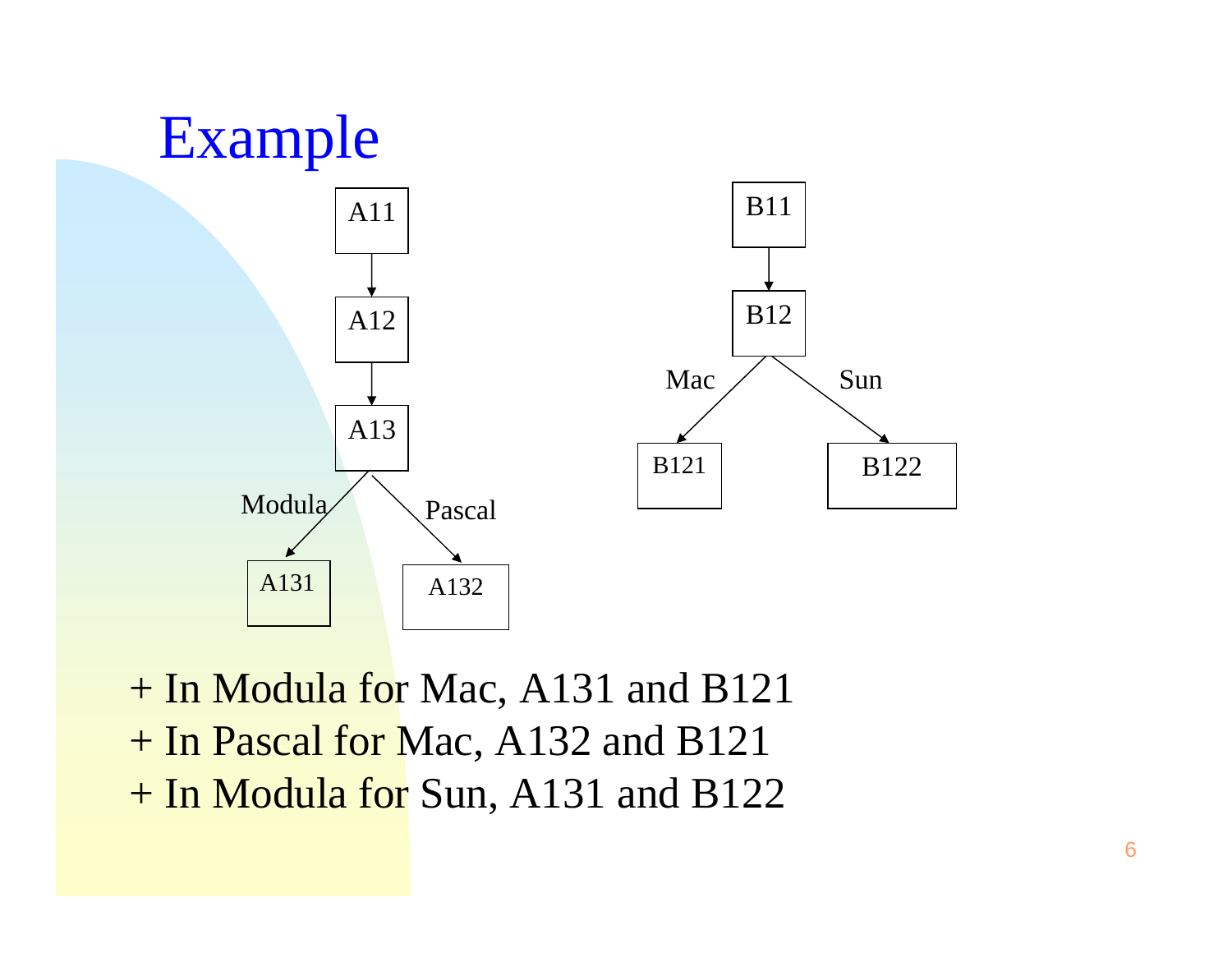$\blacksquare$  After development of some revisions, it turns out that component A must be implemented differently on both machines, and component B has to be developed in two variants according to the programming languages.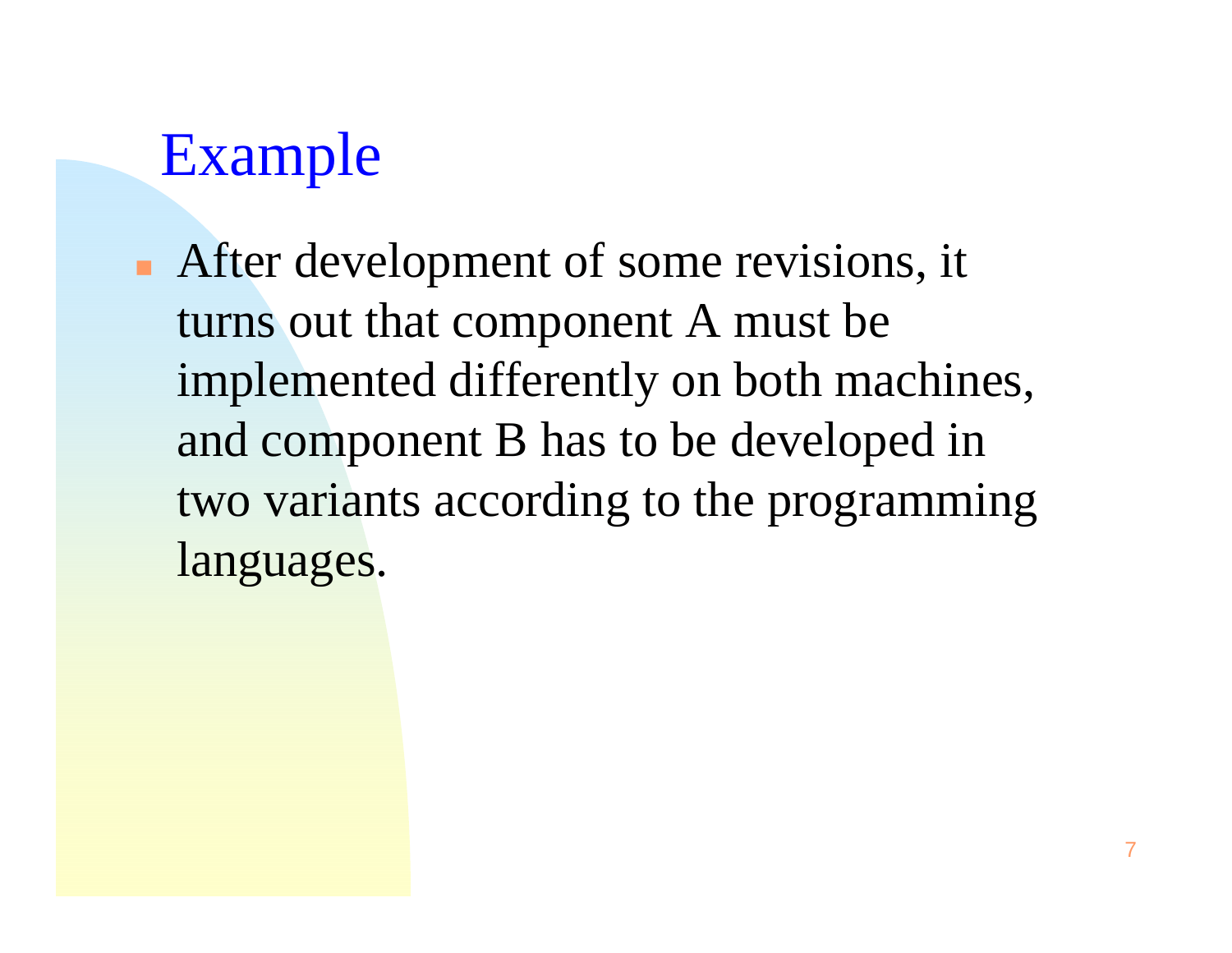## Component A



8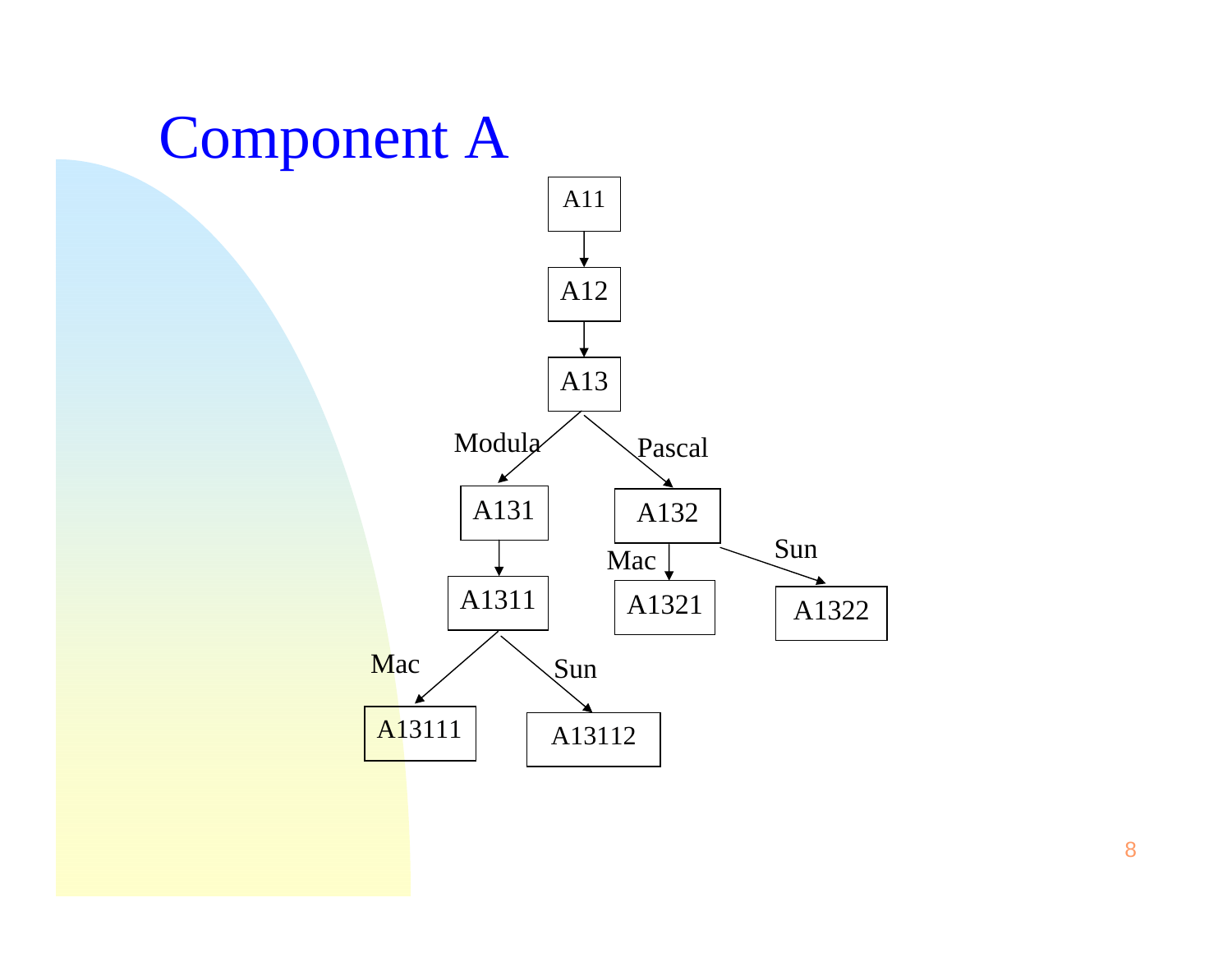# Component B

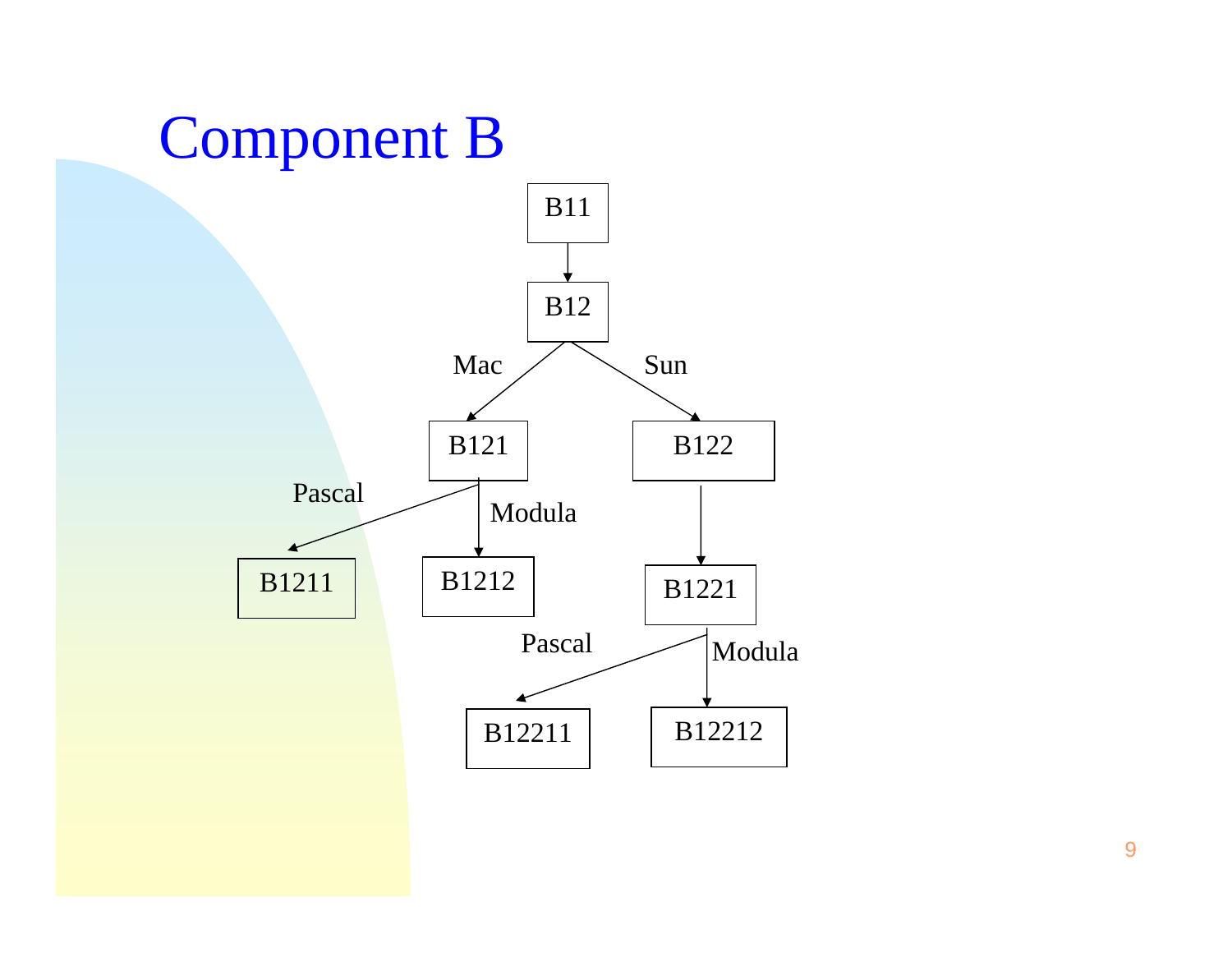### Important concepts

- **Configuration management** or **configuration control**
	- The management of a system through *control of changes* made to hardware, software, firmware, documentation, test, test fixtures and test documentation of an *automated* information system, throughout the development and operational life of a system.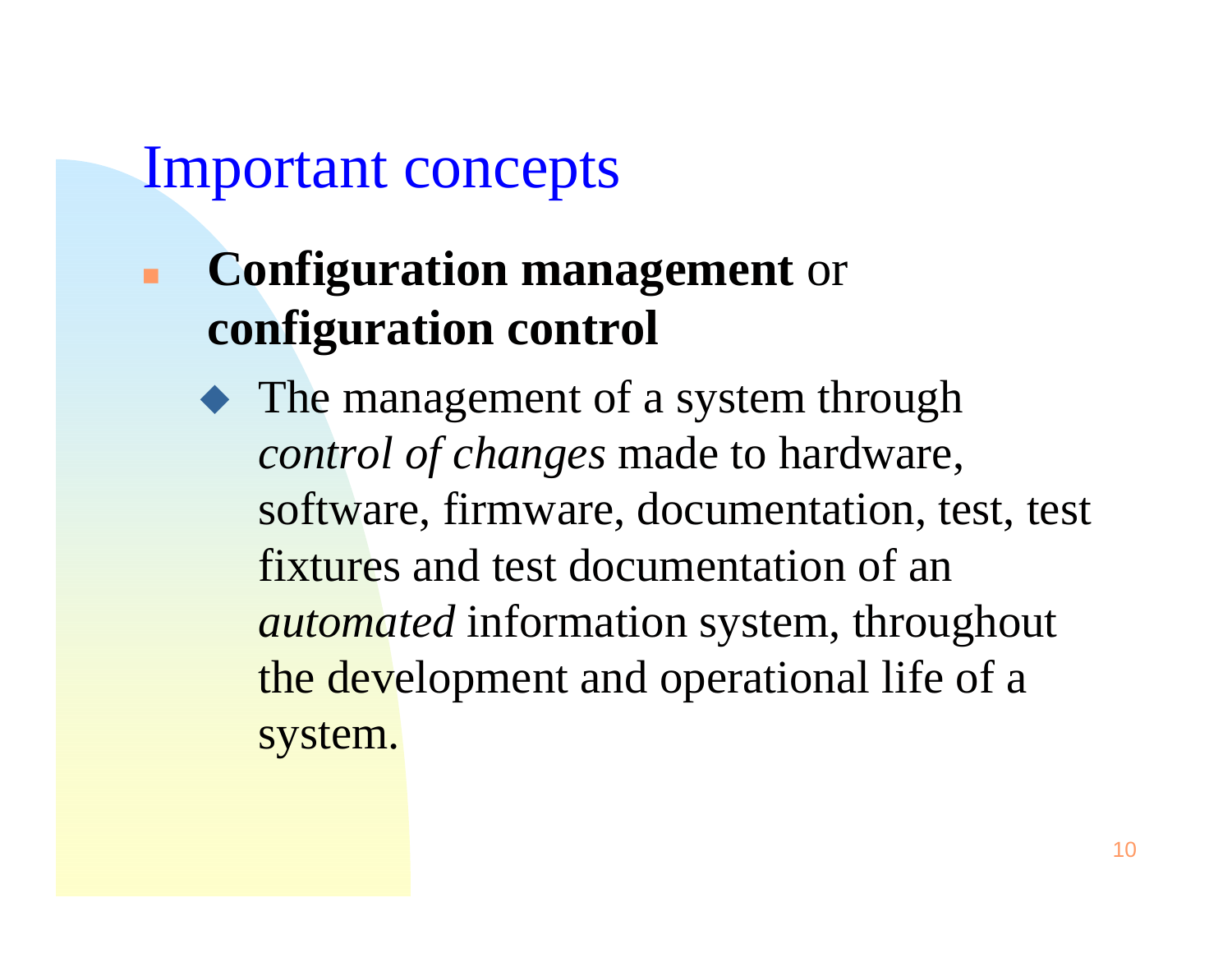### Important concepts

- **Software configuration management** concerns the storage of the entities produced during the software development project.
- The control of changes--including the recording thereof--that are made to the software and documentation throughout the software system lifecycle.
- The control and adaptation of the evolution of complex software systems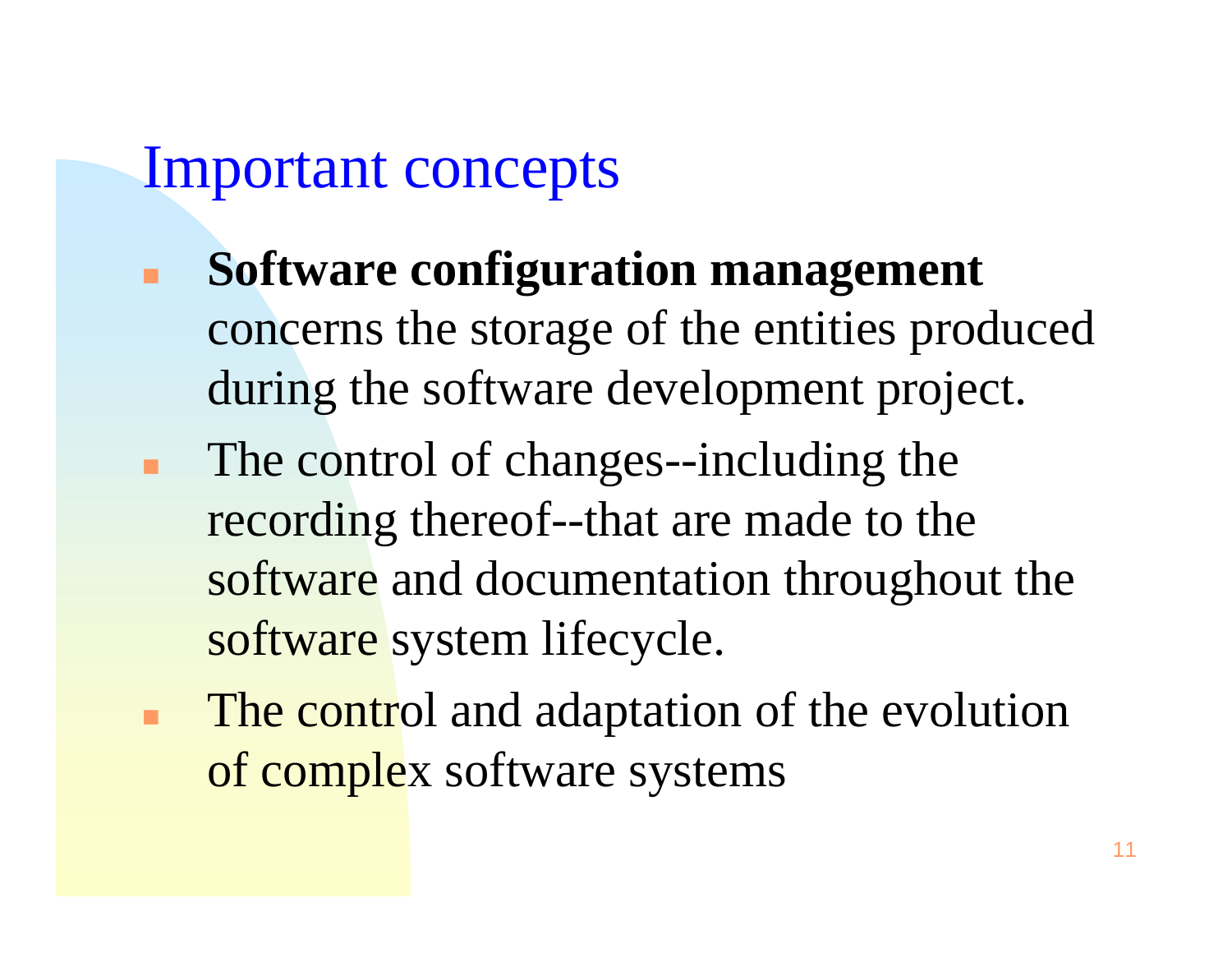### Software Configuration Management

- **SCM** is the discipline of organizing and managing the evolution of large and complex software systems [Conradi and Westfechtel]
- П SCM consists activities to control change by identifying the products that are likely to change, defining mechanisms for managing different versions of these products, controlling the changes imposed, establishing relationships among them, and auditing and reporting on the changes made [Pressman]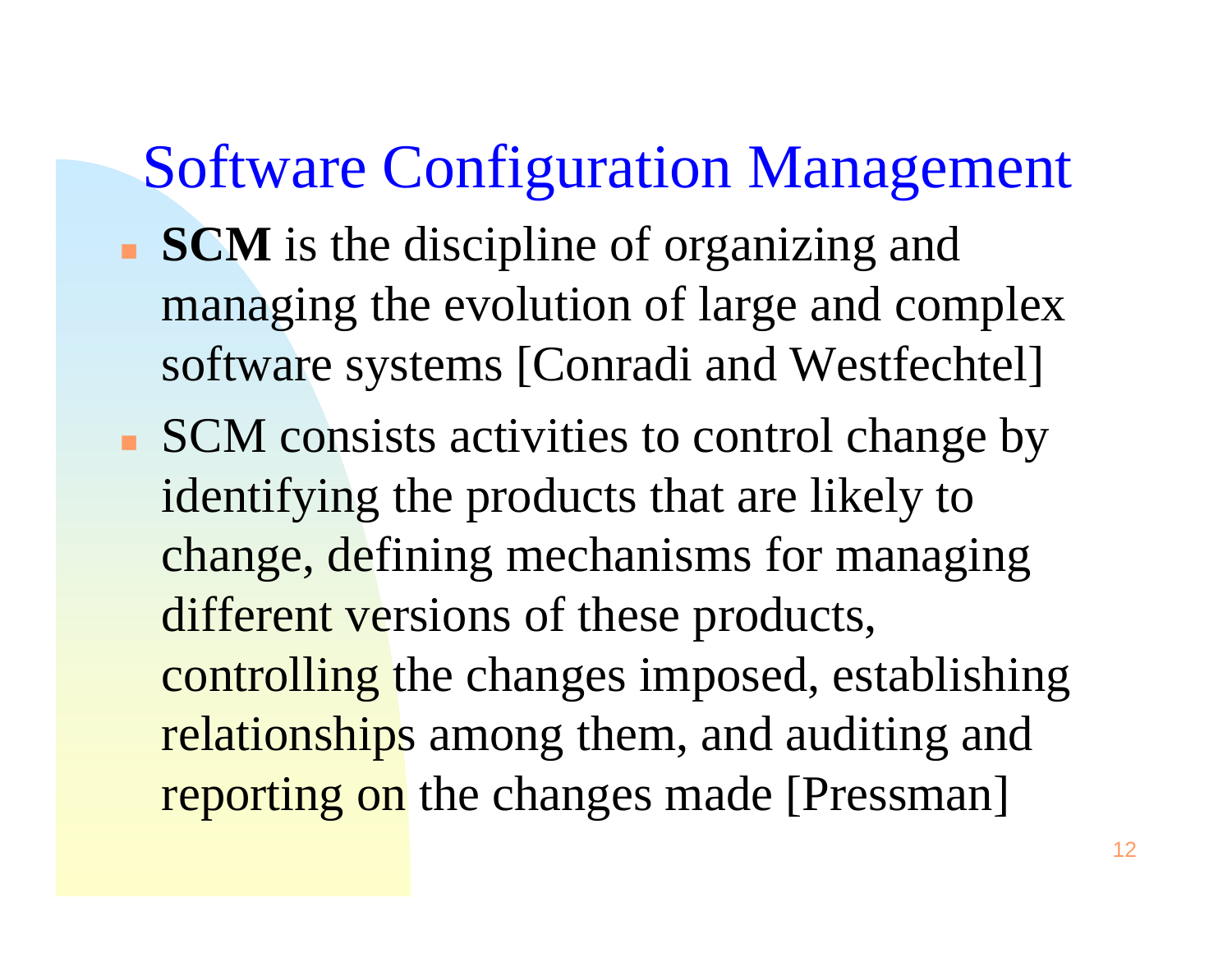## Software Configuration Management

- SCM is a methodology to control and manage a software development project.
- SCM concerns itself with answering the question: *somebody did something, how can one reproduce it?*
- **Often the problem involves not only** reproducing *identically*, but also with controlled, incremental changes.
- k. **Answering** the question will thus become a matter of comparing different results and of analyzing their differences.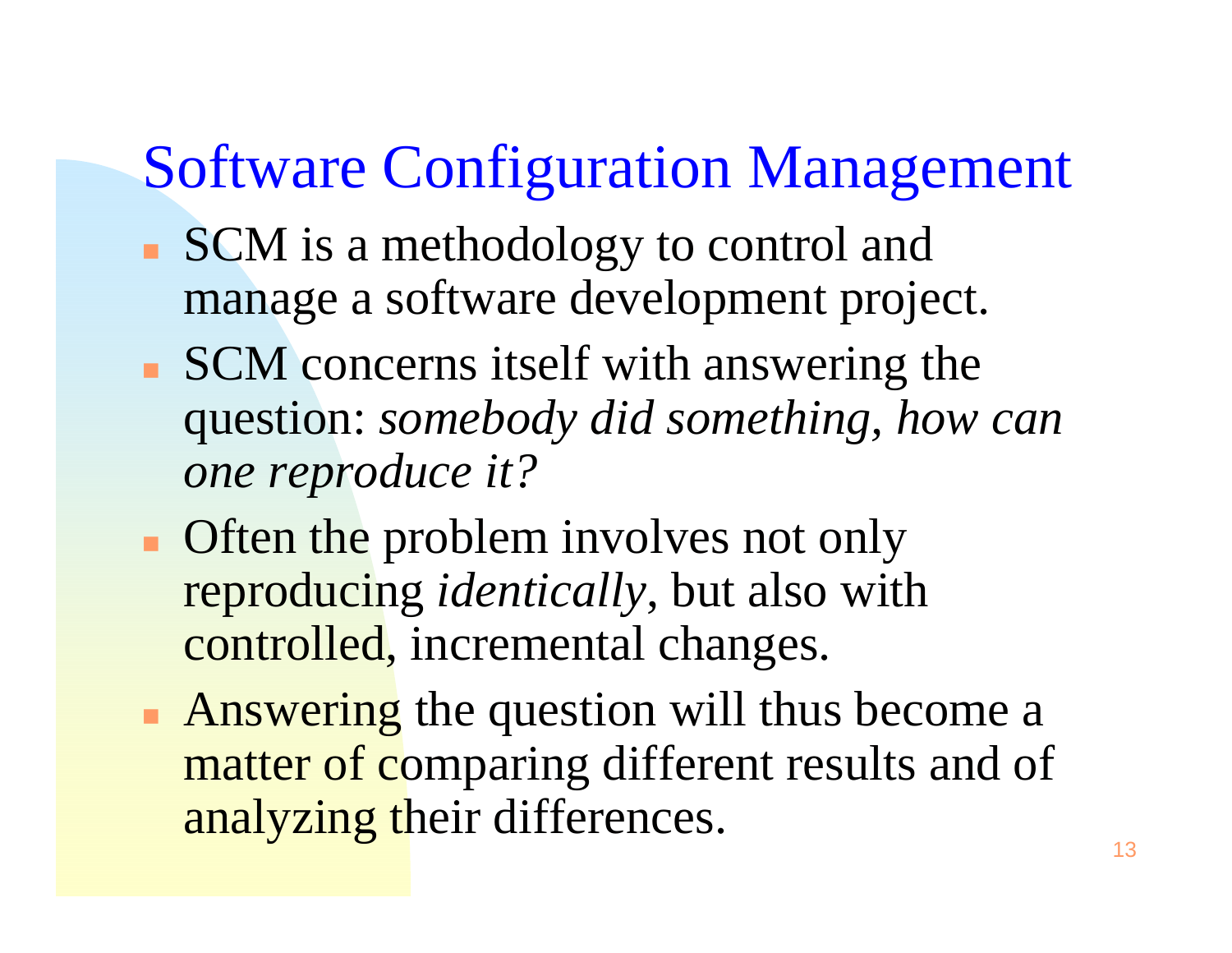### Software Configuration Management

- **Traditional** *SCM* typically focused on controlled *creation* of relatively simple products with only source code.
- **Source configuration management**
- Nowadays, vendors of SCM face the challenge of dealing with relatively minor increments under their own control, in the context of the complex system being developed.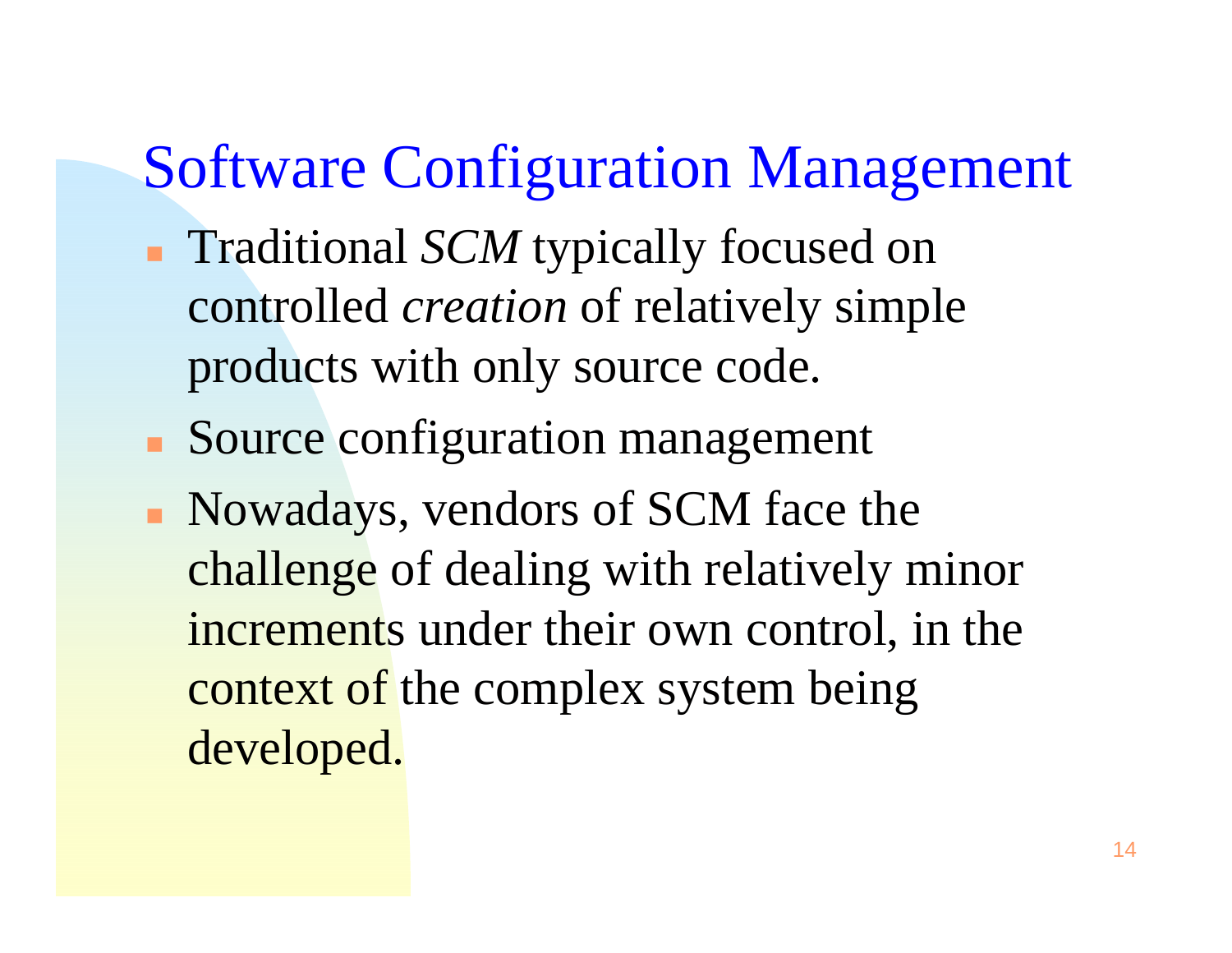## General goals

- **to maximize productivity by automating** tasks
- $\blacksquare$ minimizing mistakes
- **naintaining software integrity, traceability,** and accountability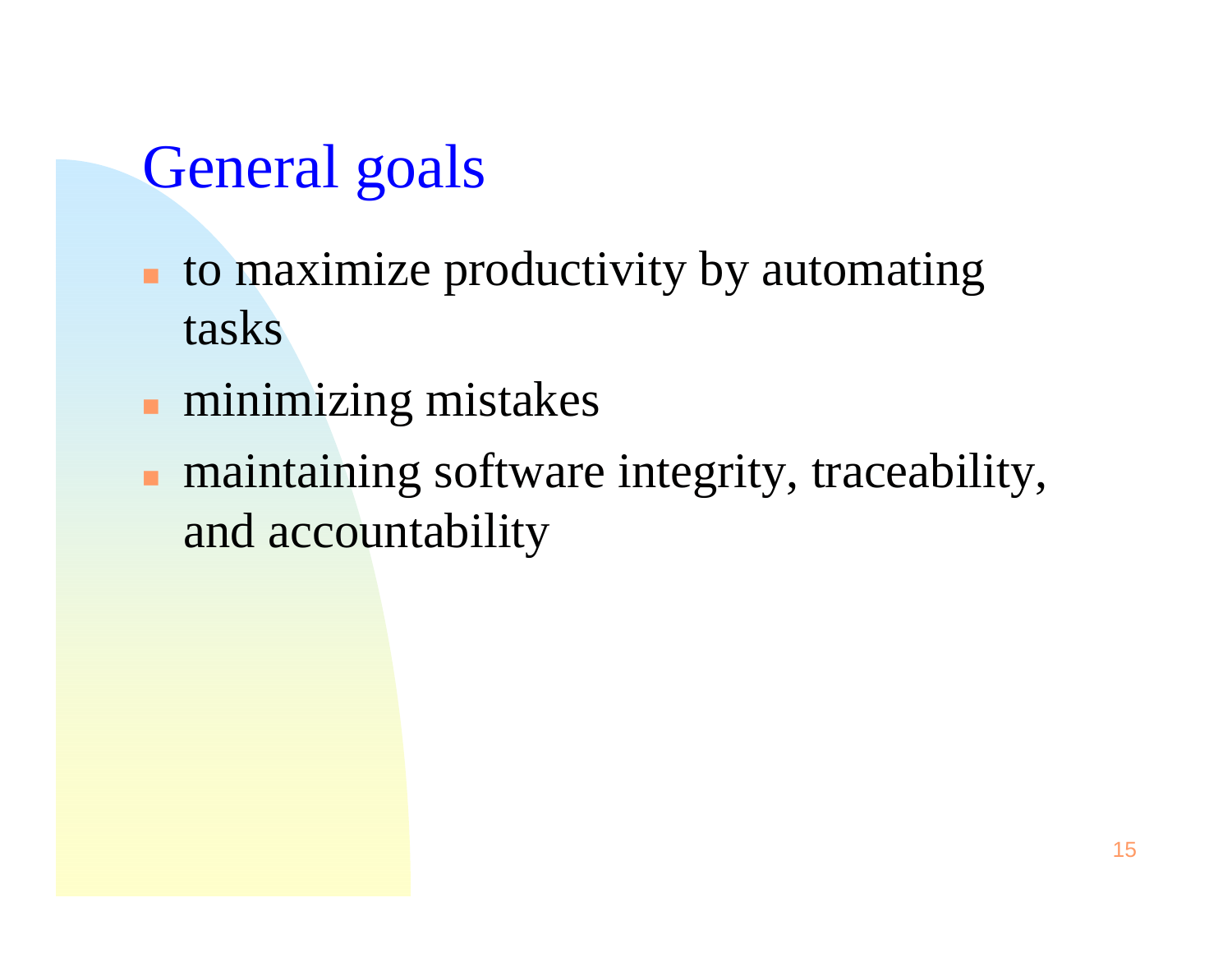# SCM and Capability Maturity Model

- Capability Maturity Model (CMM) defines levels of maturity in order to access software development processes in organizations.
- П SCM is seen as a key element from "initial" (undefined process) to "repeatable" (project management, SCM, and quality assurance).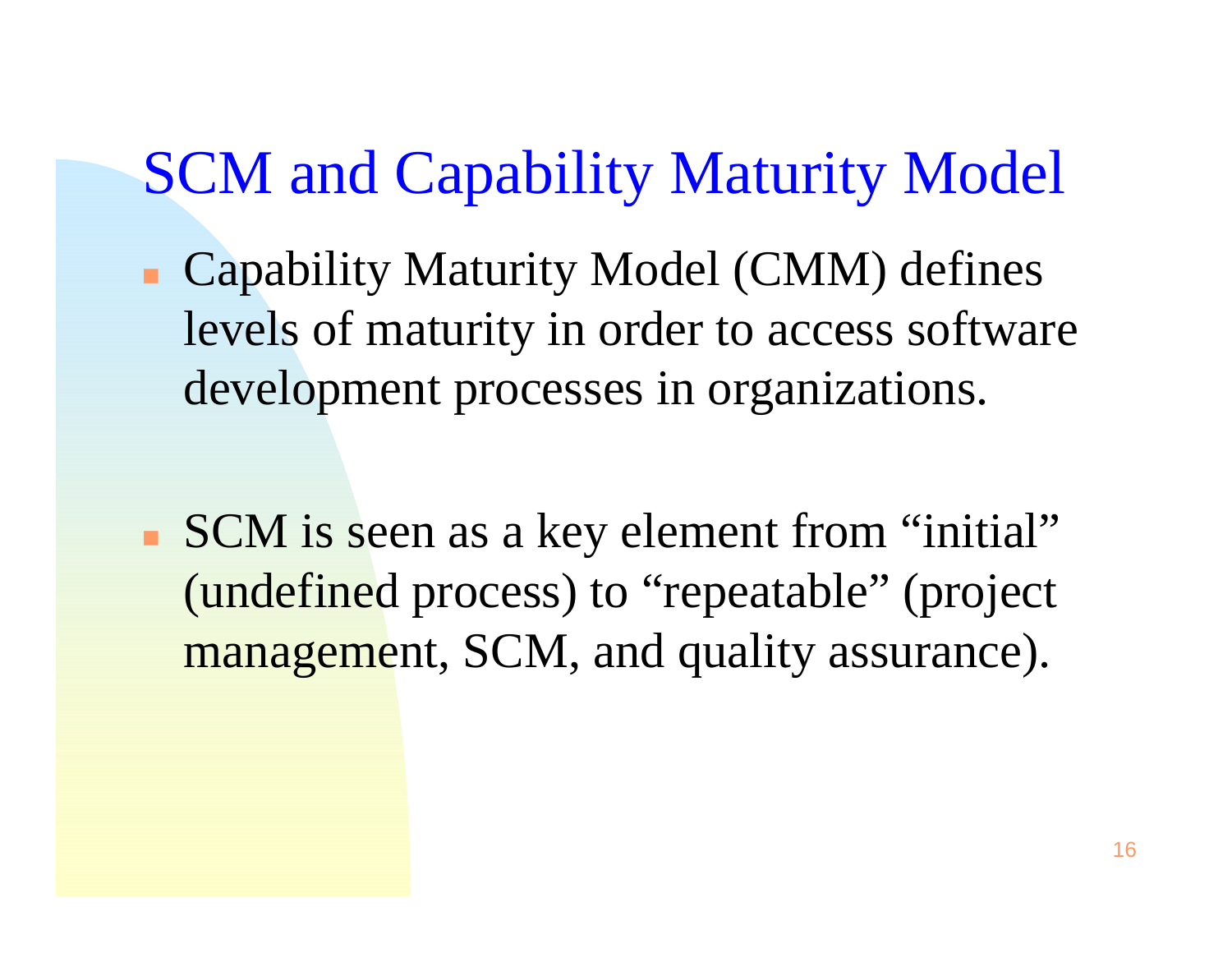# SCM in different angles

- SCM is seen in different angles
- SCM: as a development support discipline
	- SCM provides functions that assist developers in performing coordinated changes to software products and components
- SCM: as a management support discipline
	- SCM is concerned with controlling changes (modifications) to software products (and their software artifacts)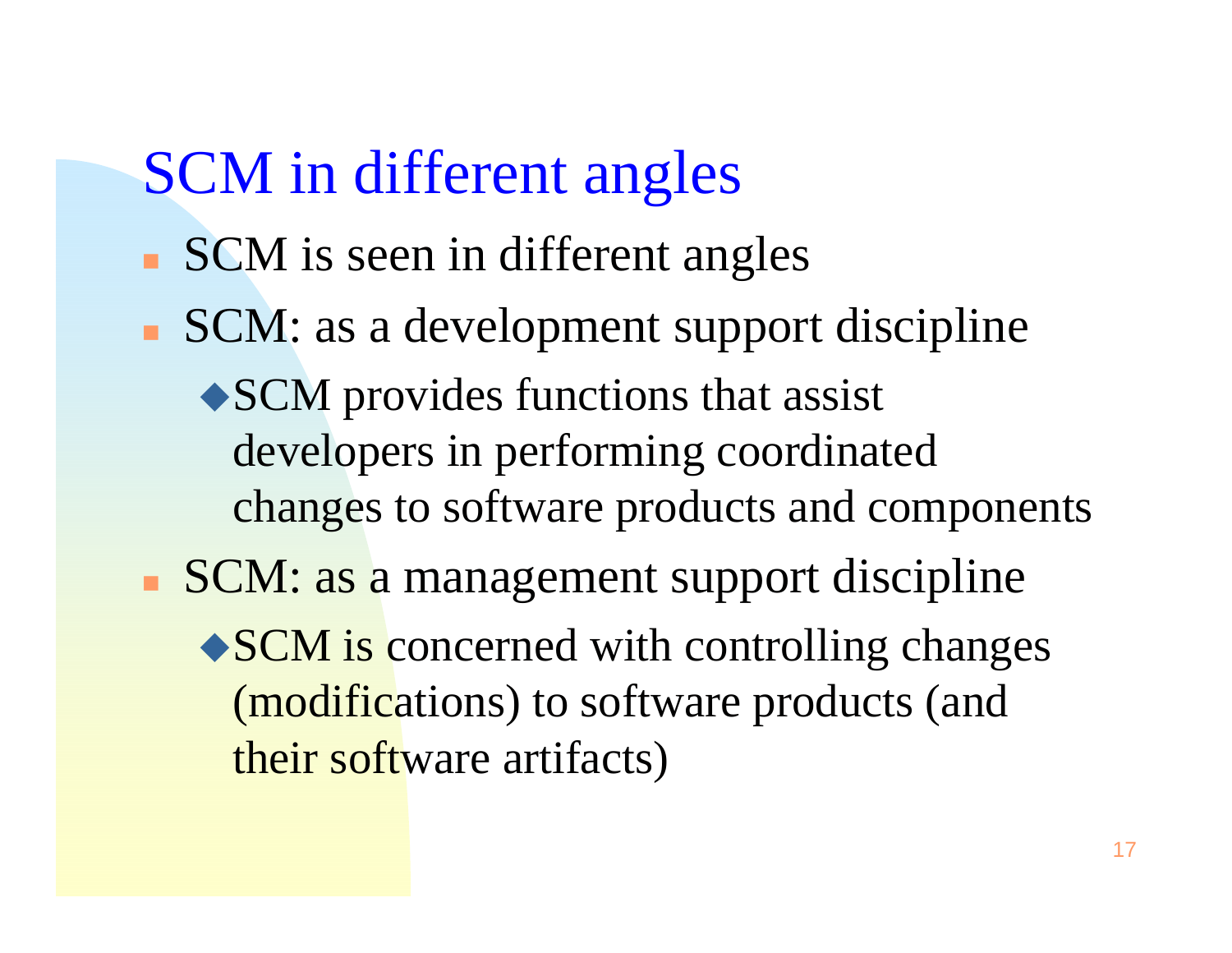# SCM: As a development support discipline

- **Functionalities** 
	- SCM provides functions that assist developers in performing coordinated changes to software products and components
	- accurately recording the composition of versioned software products evolving into many revisions and variants
	- Reconstructing previously recorded software component versions and configurations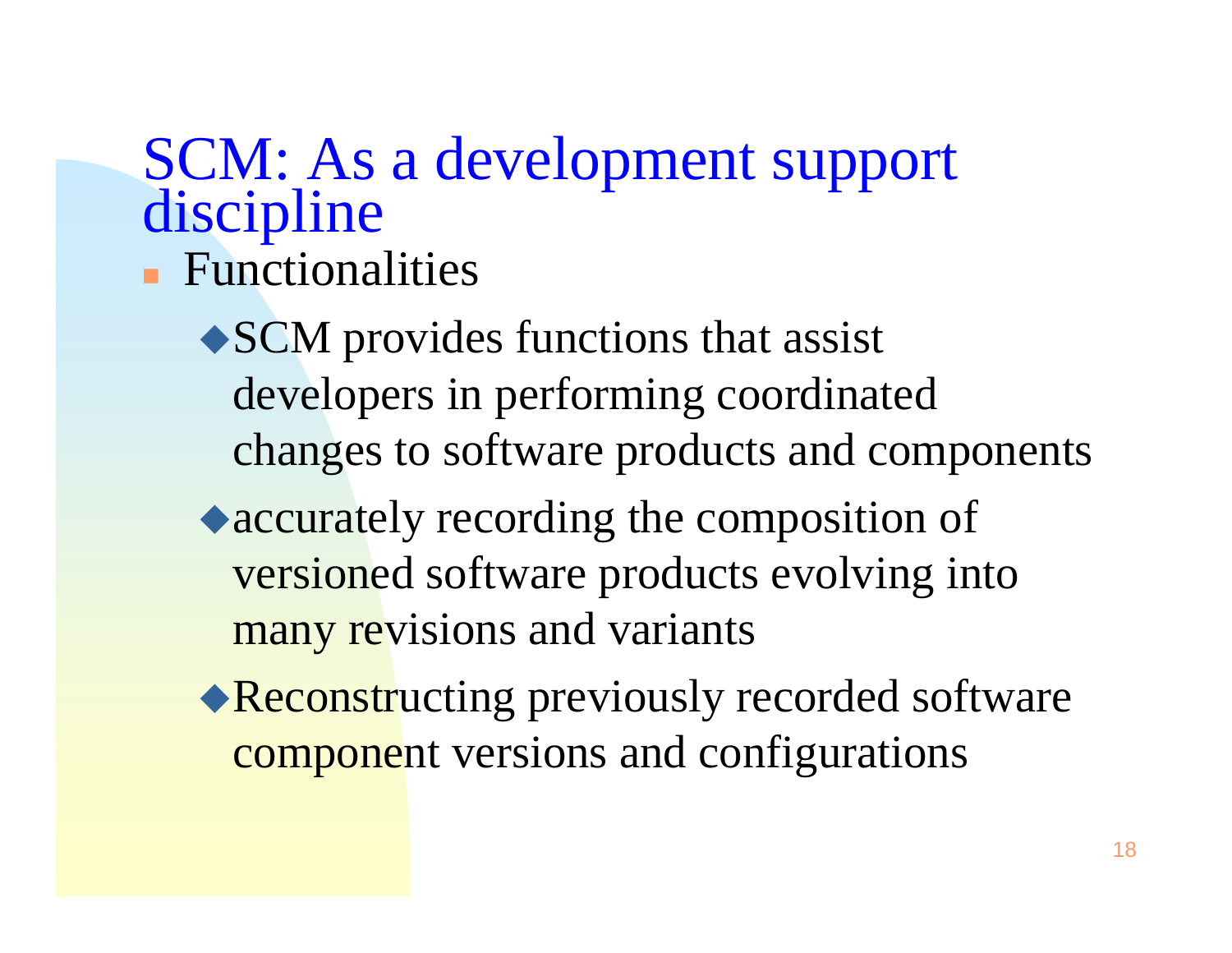# SCM: As a development support<br>discipline (2)

- Maintaining consistency between interdependent components
- ◆Building derived objects
- ◆ Constructing new configurations based on descriptions of their properties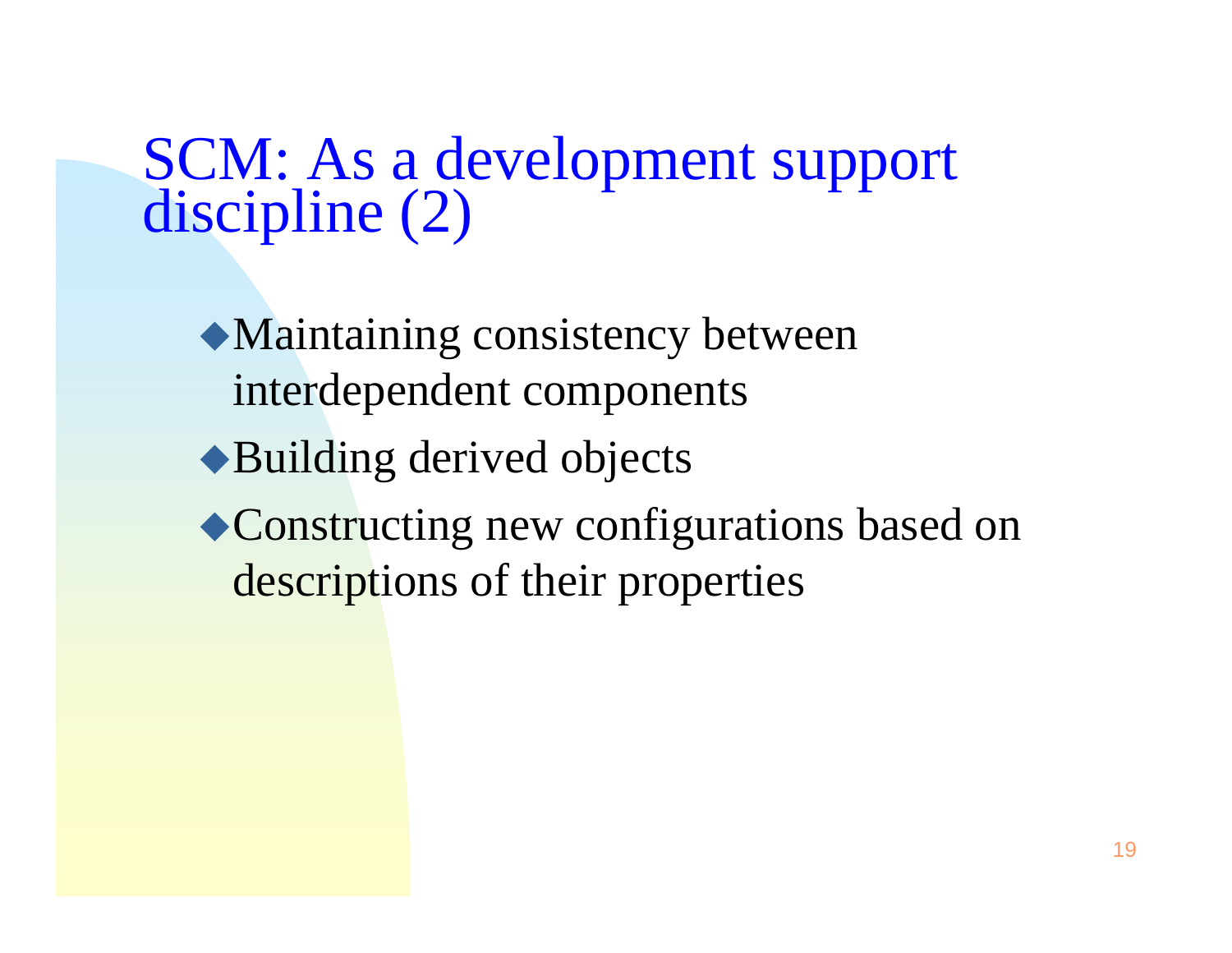# SCM: as management support<br>discipline

- SCM covers functionalities
	- identifications of product components,
	- change control (establishing procedures to be followed when performing a change),
	- status accounting (recording and reporting the status of components and change requests, etc)
	- audit and review (quality assurance)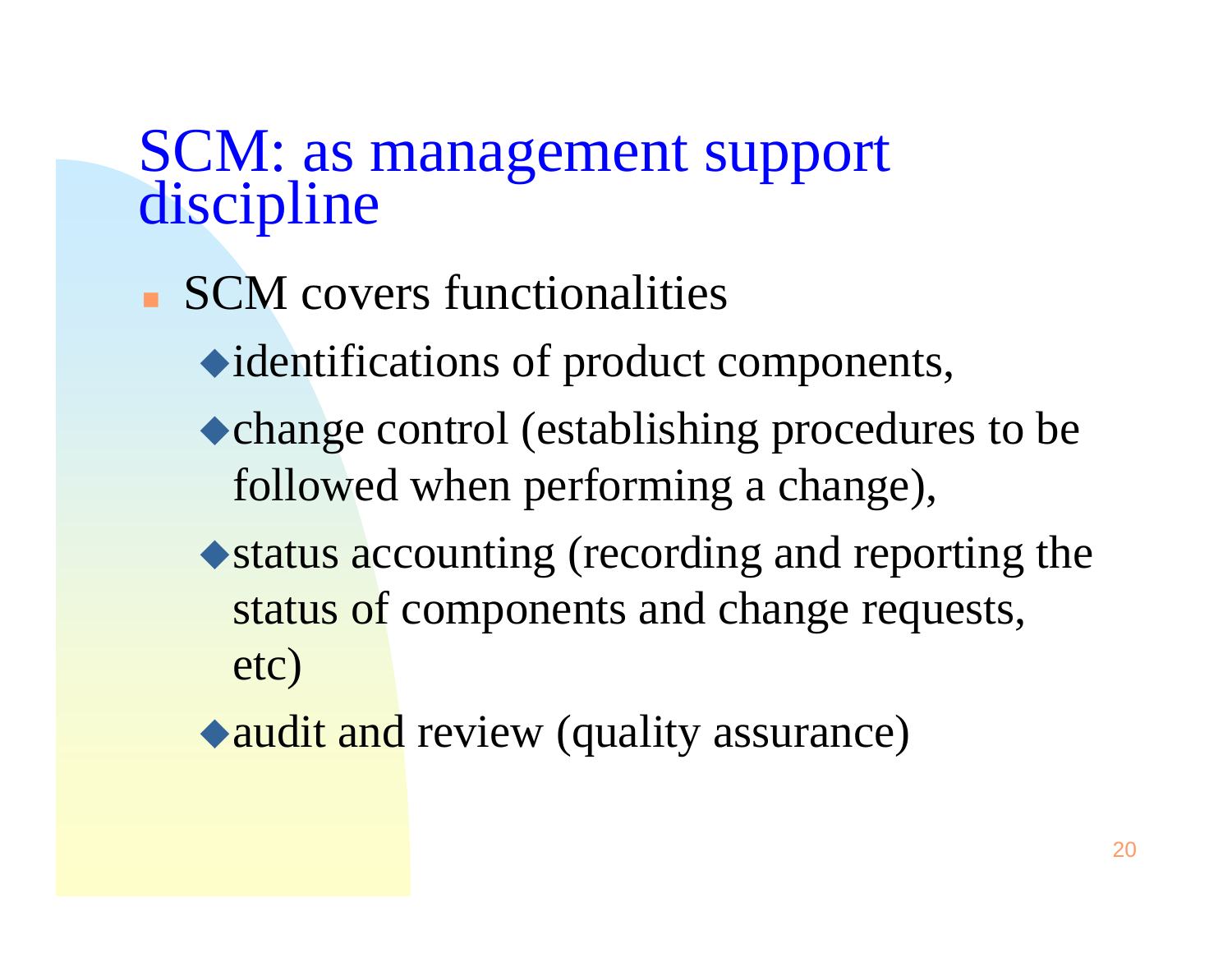# Specific goals

- **Configuration Identification What code are** we working with?
- Configuration Control Controlling the release of a product and its changes.
- **Status Accounting Recording and reporting** the status of components.
- Review Ensuring completeness and consistency among components.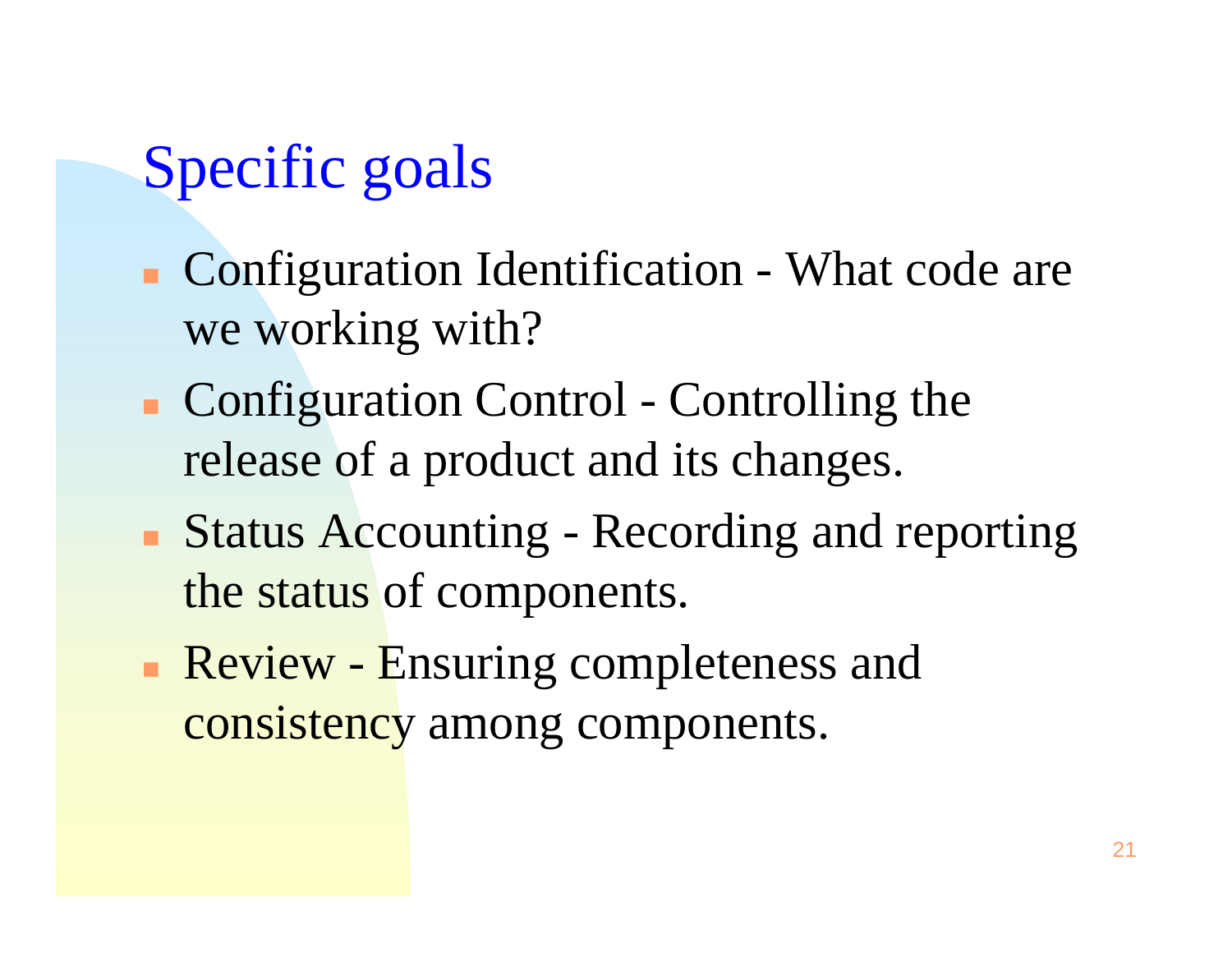# Specific goals

- Build Management Managing the process and tools used for builds.
- **Process Management Ensuring adherence** to the organizations development process.
- **Environment Management Managing the** software and hardware that host our system.
- **Teamwork** Facilitate team interactions related to the process.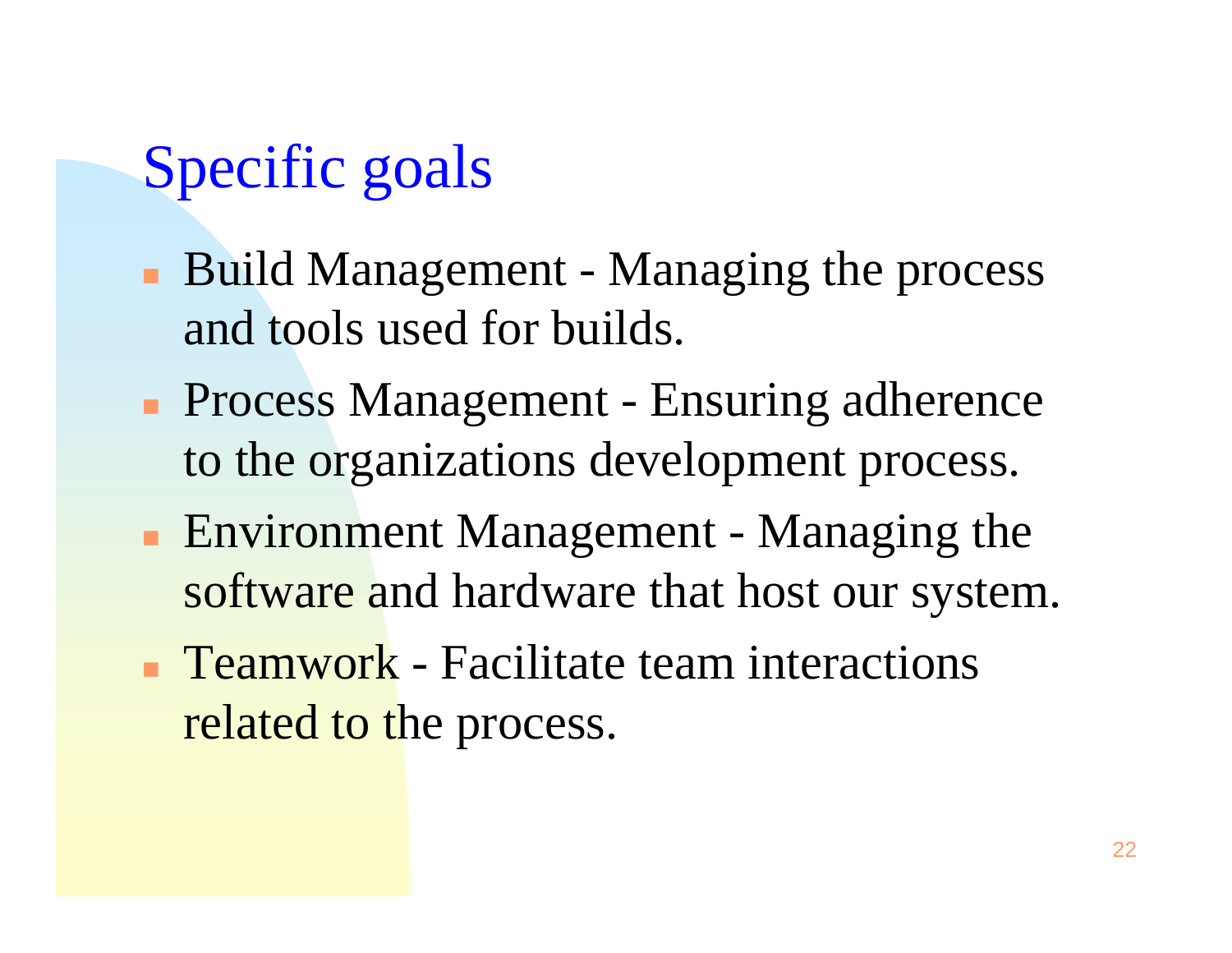## Version model

- **Revision control** (also known as **version control**) is the management of multiple revisions of the same unit of information.
- A core component of a SCM system
- A version model defines
	- The objects to be versioned
	- Version identification and organization
	- ◆ Operations for retrieving existing versions and constructing new versions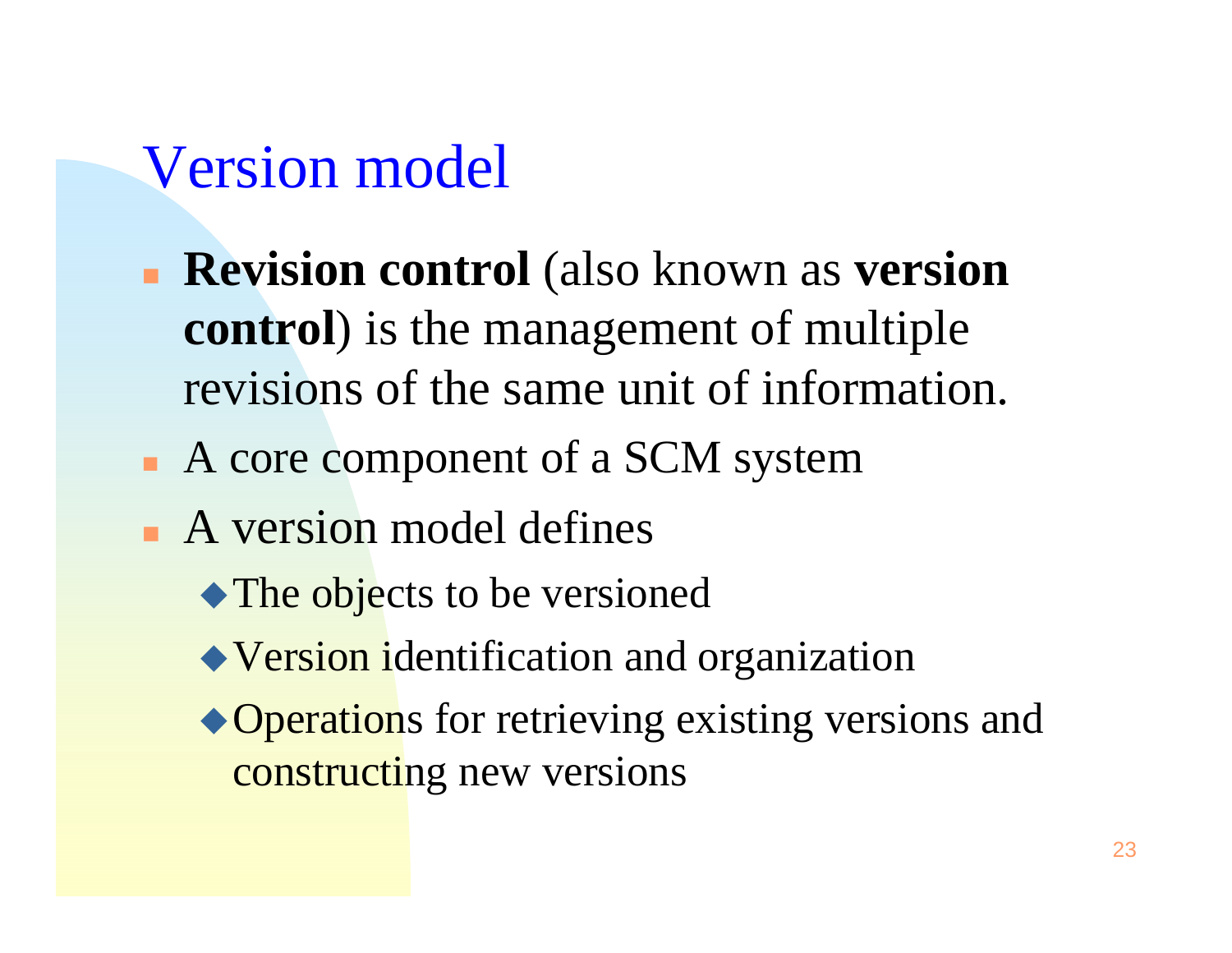## Multiple versions

- **As software is developed and deployed, it is** extremely common for multiple versions of the same software exist.
	- Multiple developers
	- Parallel development paths
		- Bug fixing, new functionality
	- At the simplest level, developers can simply retain multiple copies of the different versions of the program.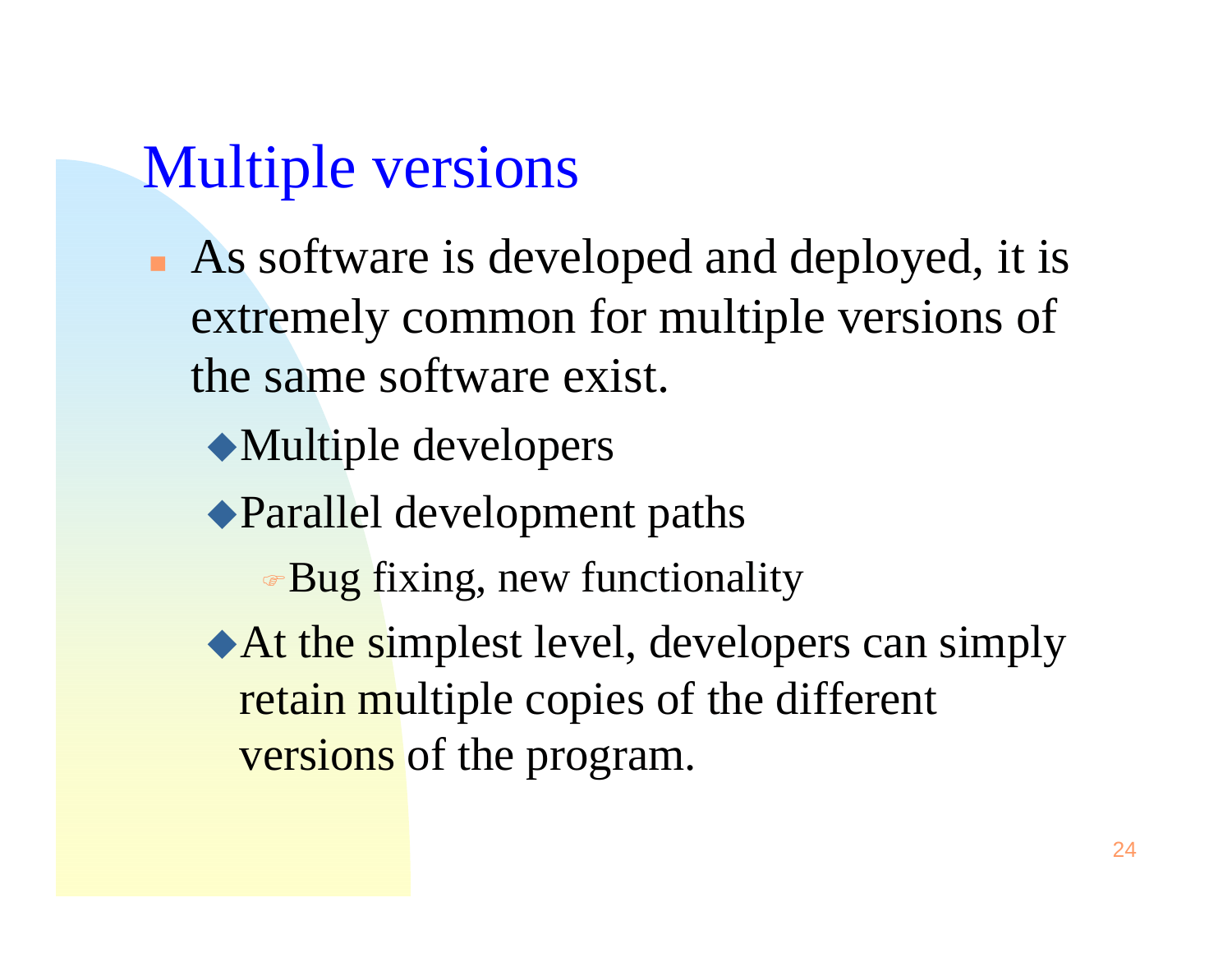### Version control software

- **Free software or open source** 
	- Older, not widely used any more: SCCS, RCS
	- Software using a non-distributed approach: CVS, Subversion, Stellation for Eclipse, Vesta, Superversion
	- ◆ Software using a distributed approach: GNU Arch, Bazaar, ArX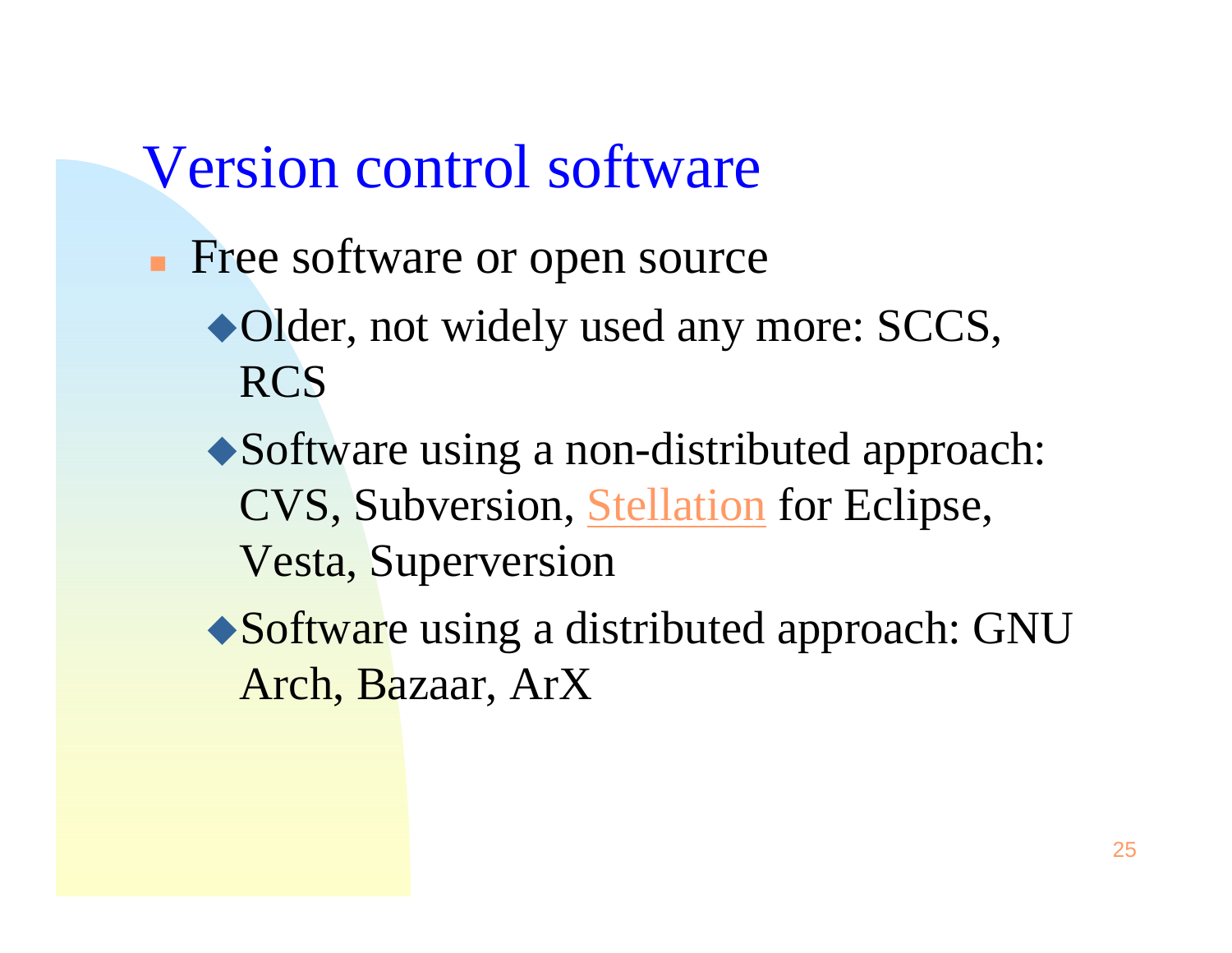# SCM software

- **ClearCase IBM/Rational**
- **Example 3 Island SourceSafe, Microsoft**
- **Perforce**
- **Serena Version Manager previously Merant** PVCS
- **Firmal Engineer Change**
- BitKeeper (was used in Linux kernel development December 1999 - April 2005)
- **Aldon Lifecycle Manager**
- Г More on CM Crossroads: www.cmcrossroads.com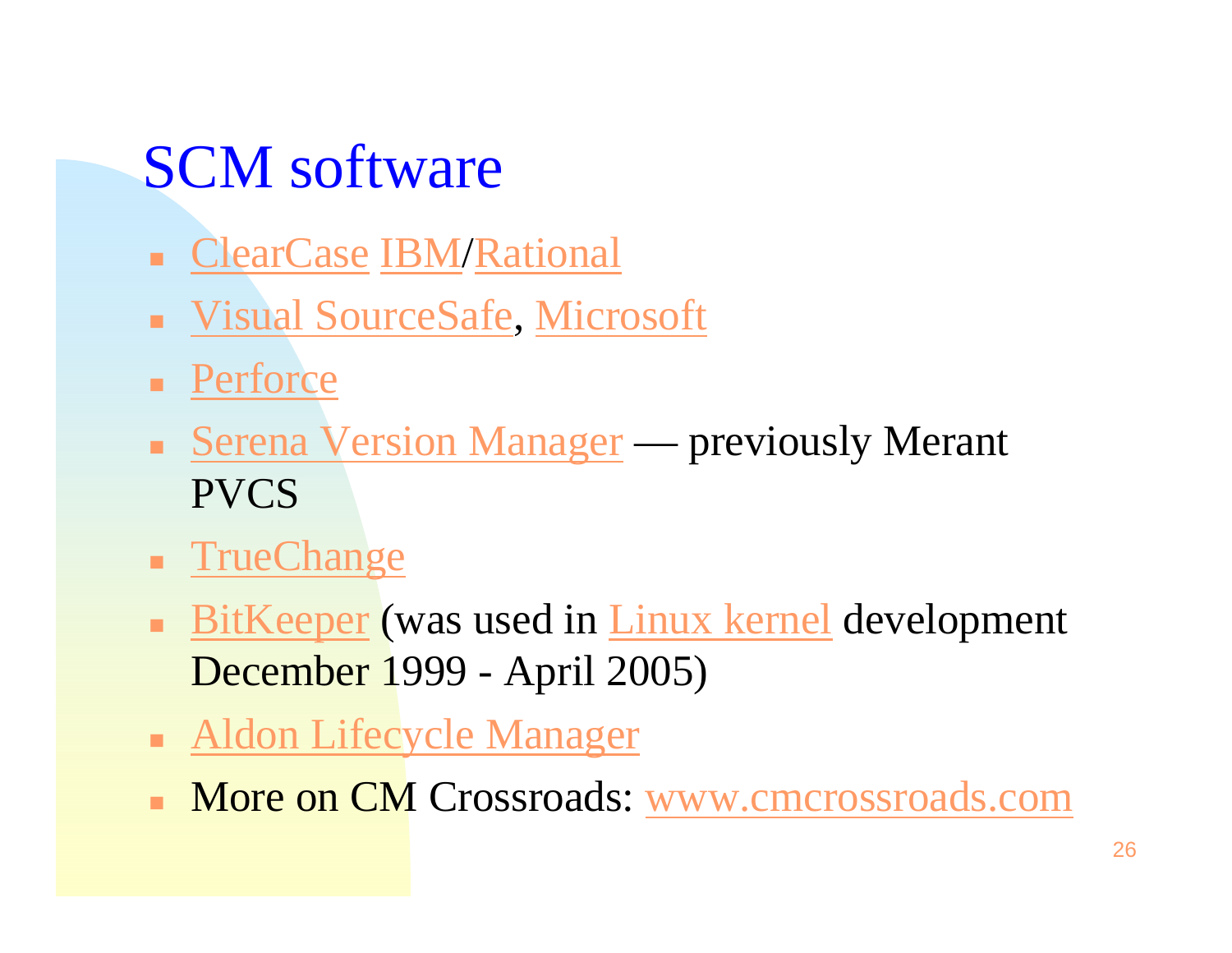### Version control tools

- It is most commonly used in engineering and software development
	- to manage ongoing evolution of digital documents like application source code, art resources such as blueprints or electronic models and other critical information that may be worked on by a team of people.
- In practice, tools for revision control have rarely been used outside software development cycle (though they could actually be of benefit in many other areas)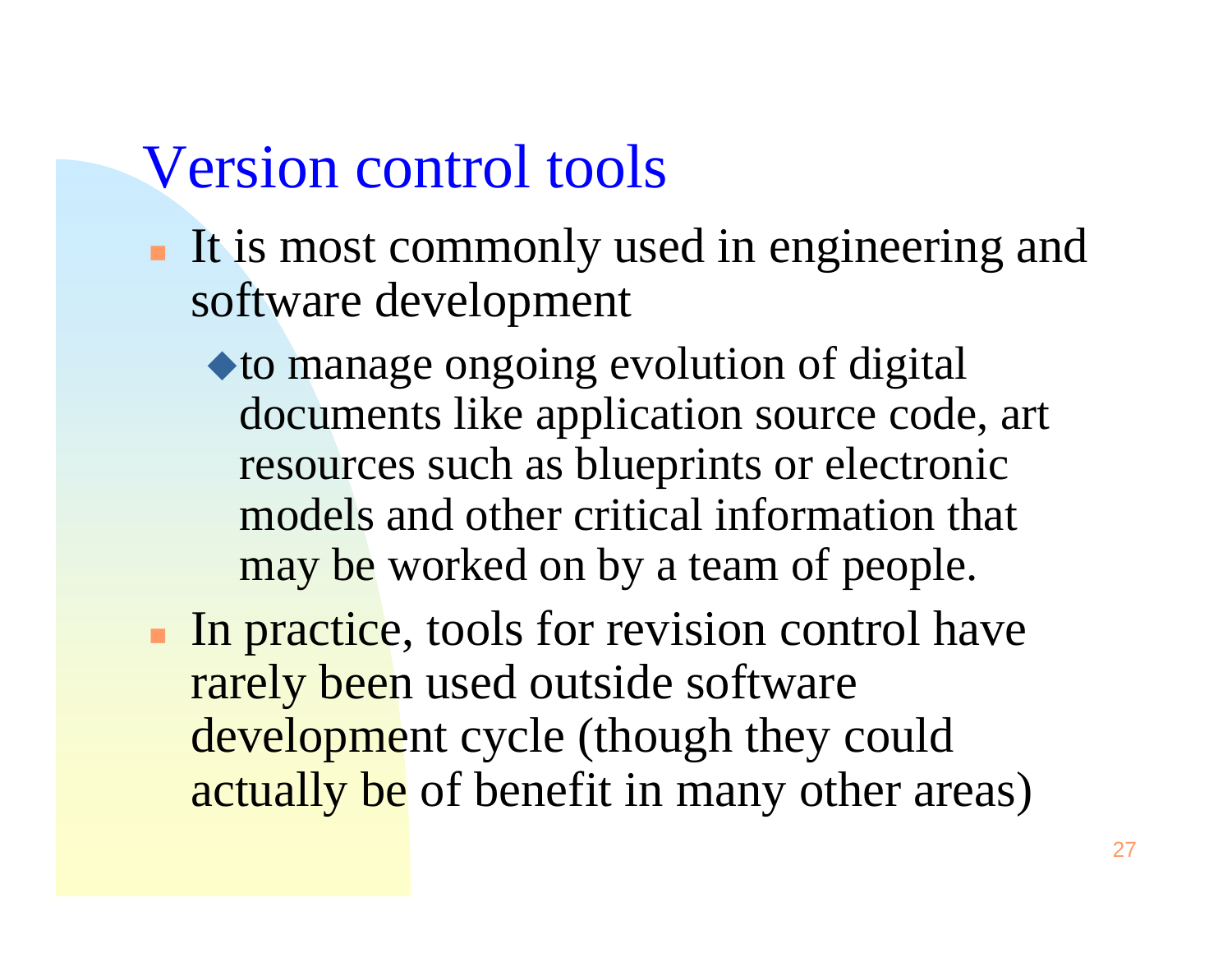# Aspects

- **Variant management**
- **Differences and differencing**
- **Software merging**
- (Physical or virtual) workspace management
- **Awareness**
- **User-interfaces**
- $\Box$ **Build and release management**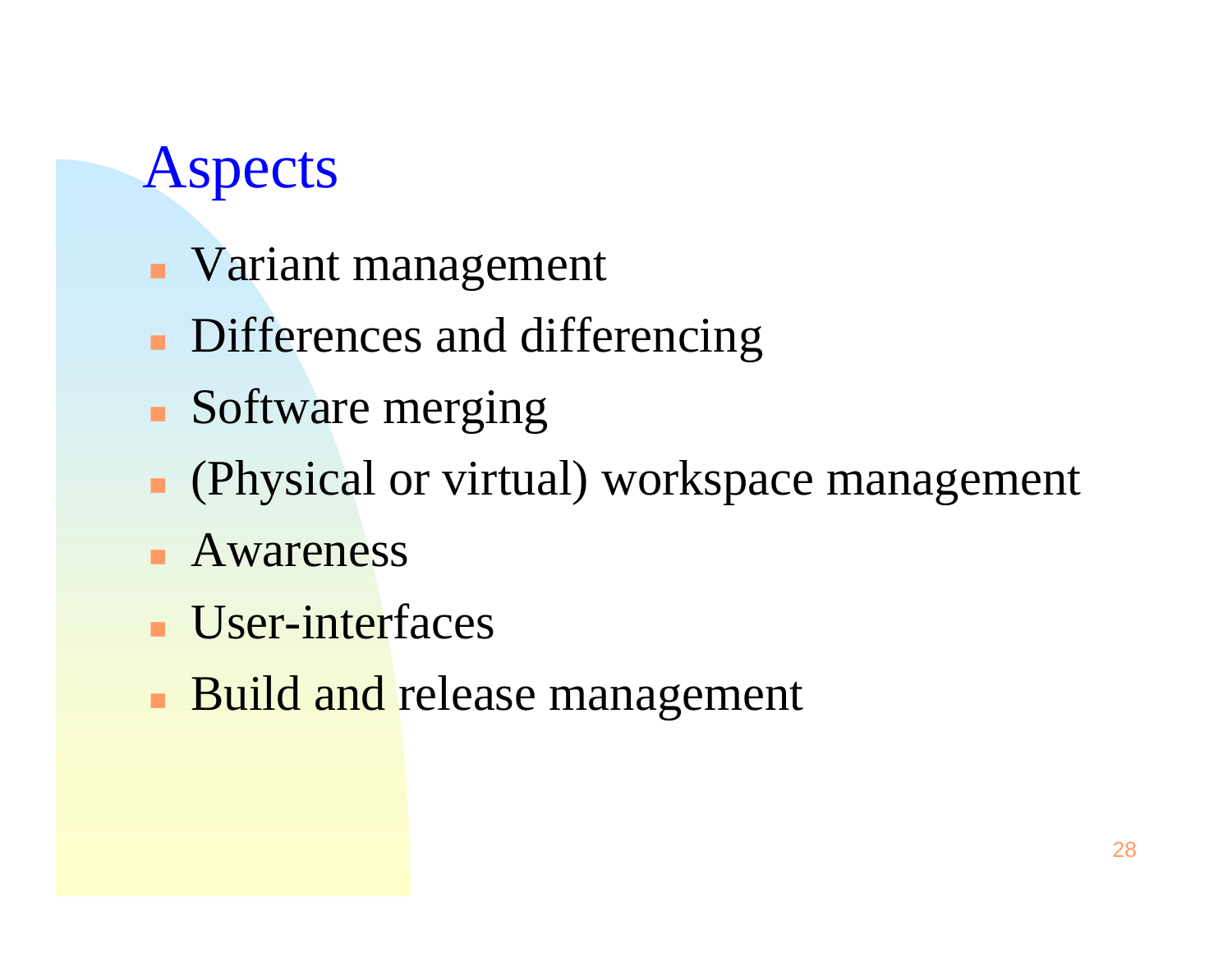## SCM in other contexts

- **Versioning for hypertext systems**
- SCM and content change management for Web-based systems
	- TeamSite, StoryServer, DynaBase, WebDAV, ChangeMan
- **Product data management and SCM** CAD
- Temporal databases
- Change impact management
- k. **architectural configuration management**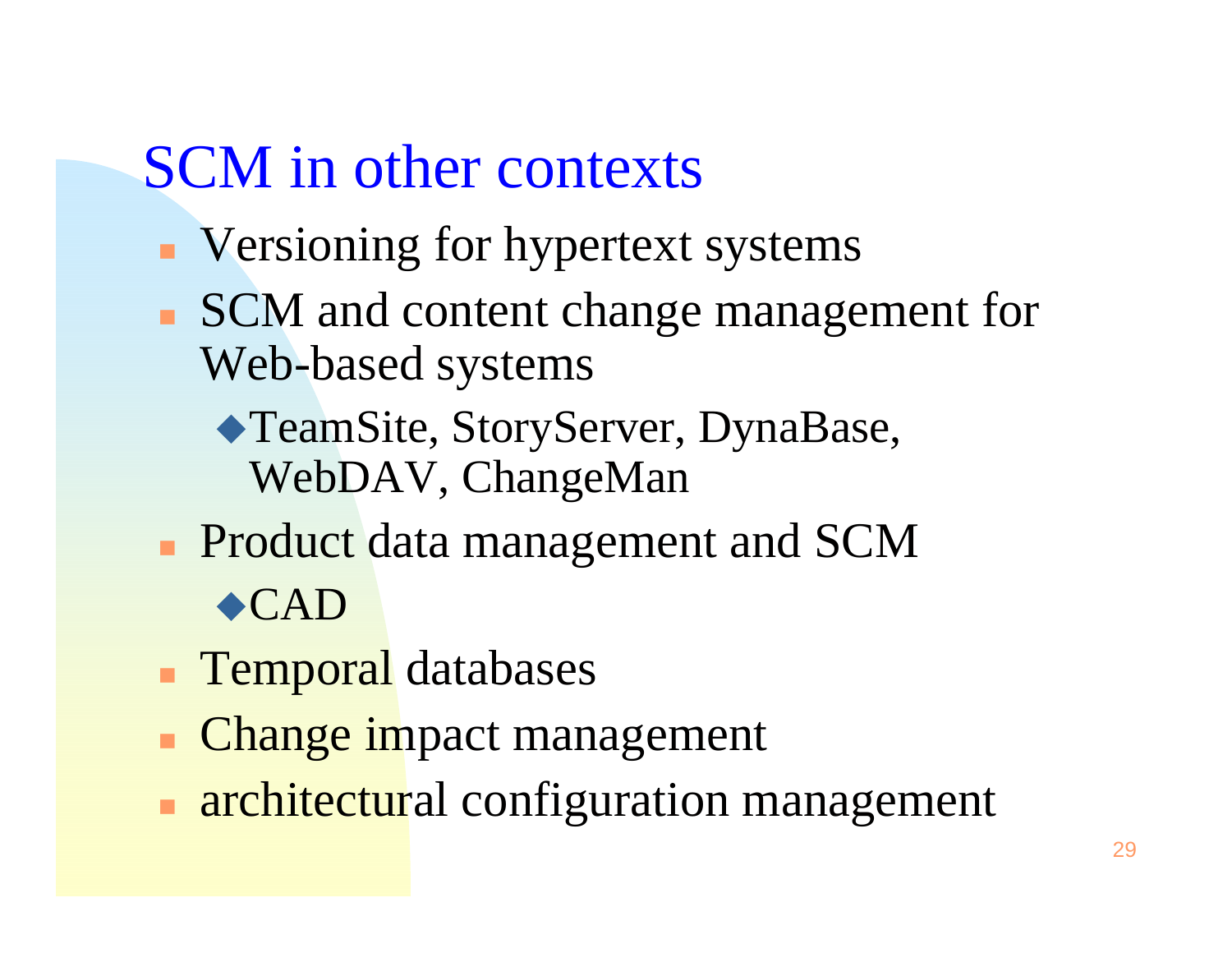# Configuration items

- **A configuration item** is a unit of configuration that can be individually managed and versioned.
	- An aggregation of hardware or software or both that is designated for configuration management and treated as a single entity in the configuration management process.
	- A work product that is placed under configuration management and treated as a single entity.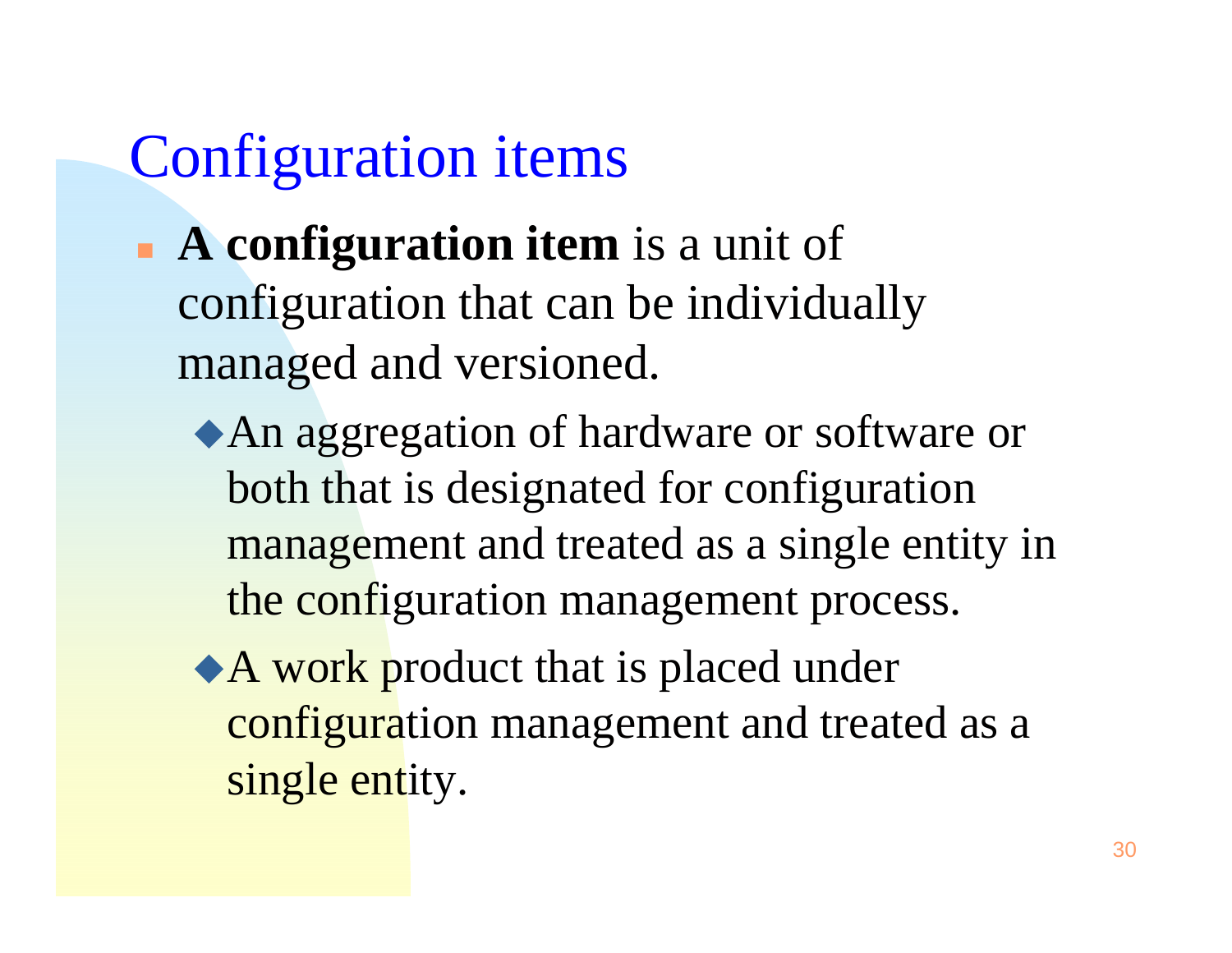# Configuration items

- A configuration item (a component) : files, directories, objects in OO database, entities, relationships and attributes in EER databases,… [Conradi]
- **Any software products produced during a** software lifecycle.
- **SCM: "umbrella activity" [Pressman]**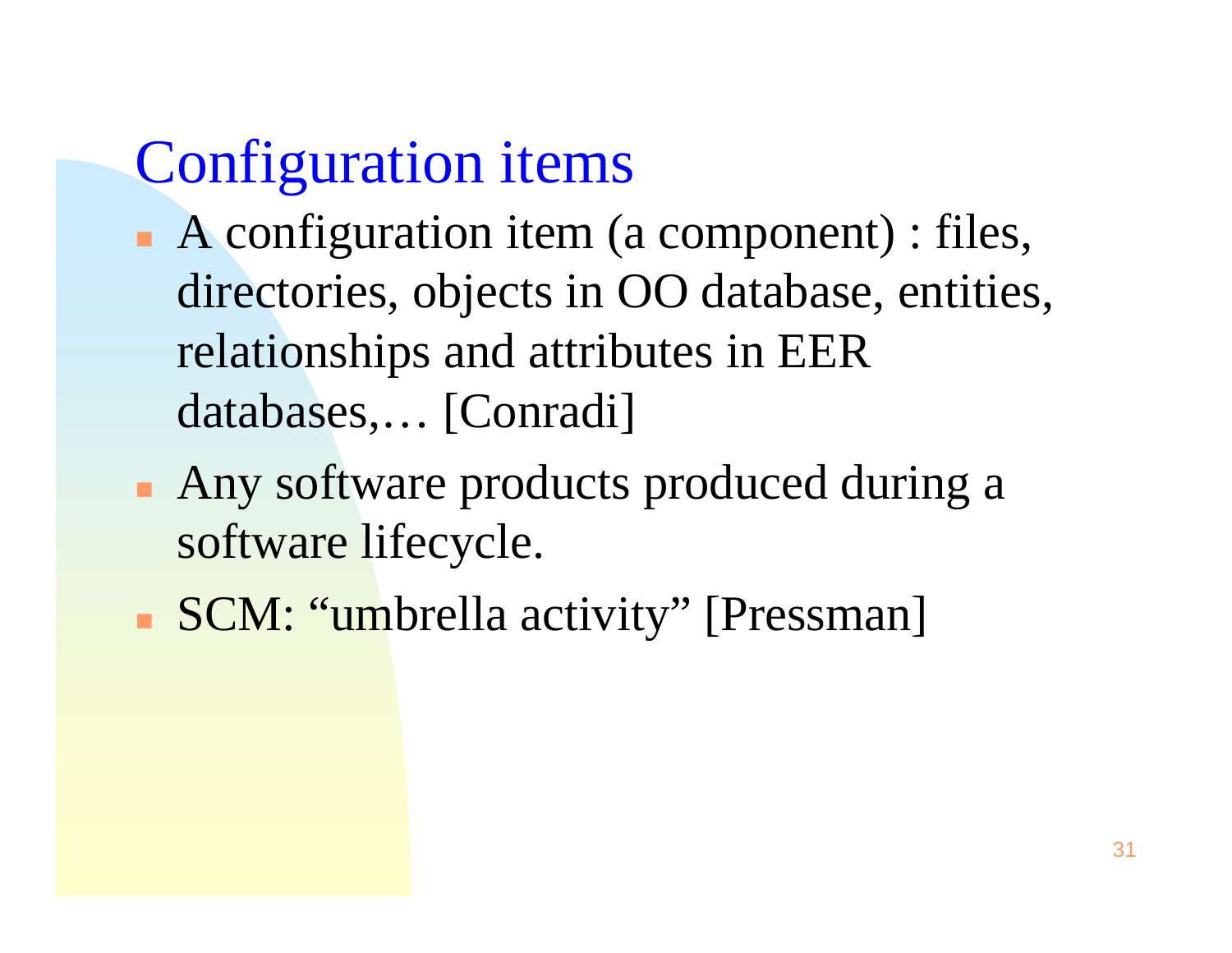# A configuration

- **The units themselves can be considered** configuration items, or they may be combined into a bigger collection that is also managed.
- A *configuration*: a version of a complex object, which is composed of versions of components [Conradi].
- A configuration of a software project is composed of versions of the requirements definition, the software architecture, the program source code, etc.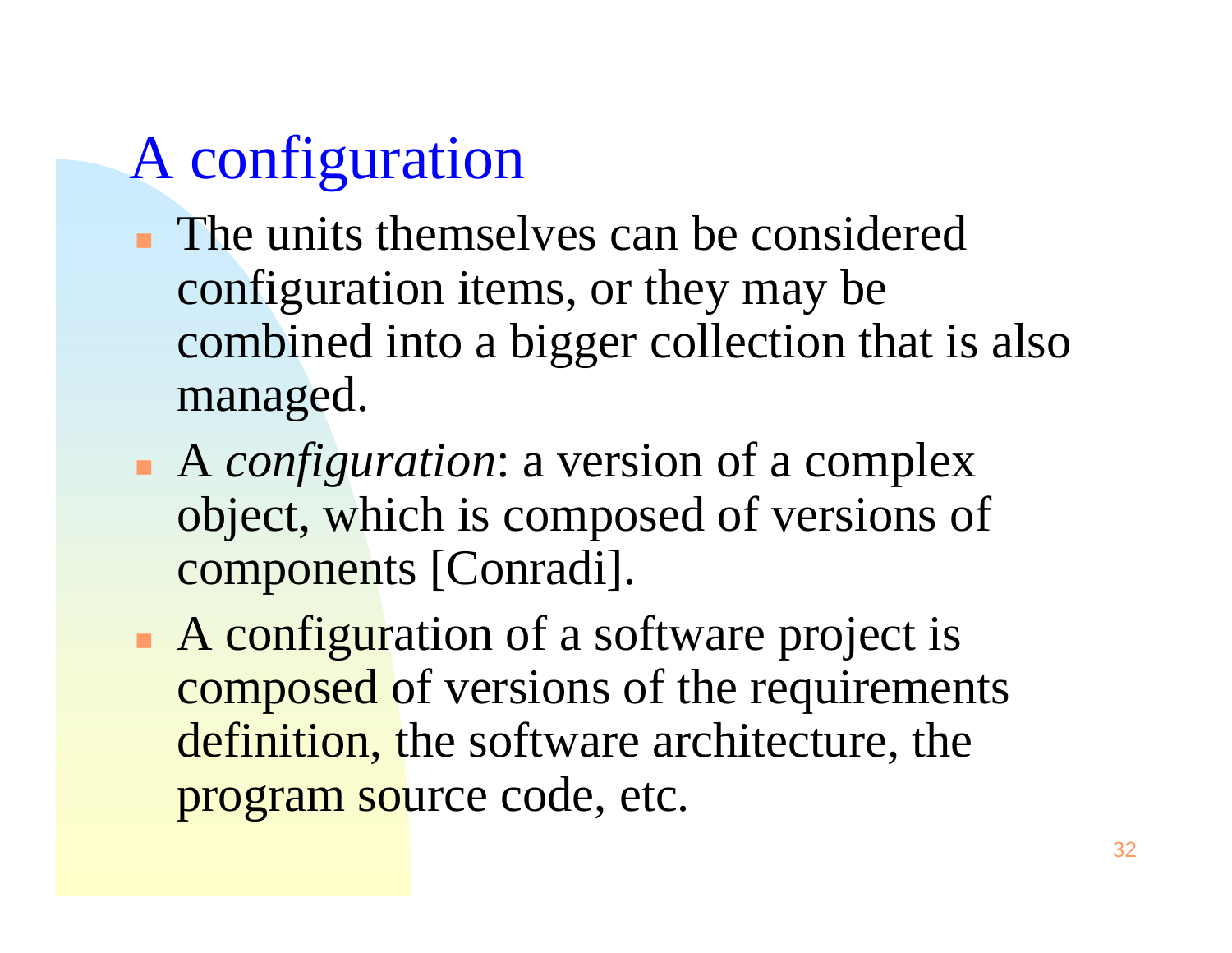## Baseline

- A specification or product that has been formally reviewed and agreed upon, thereafter serves as the basis for further development, and can be changed only through formal change control procedures.
- A document or a set of such documents formally designated and fixed at a specific time during the lifecycle of a configuration item.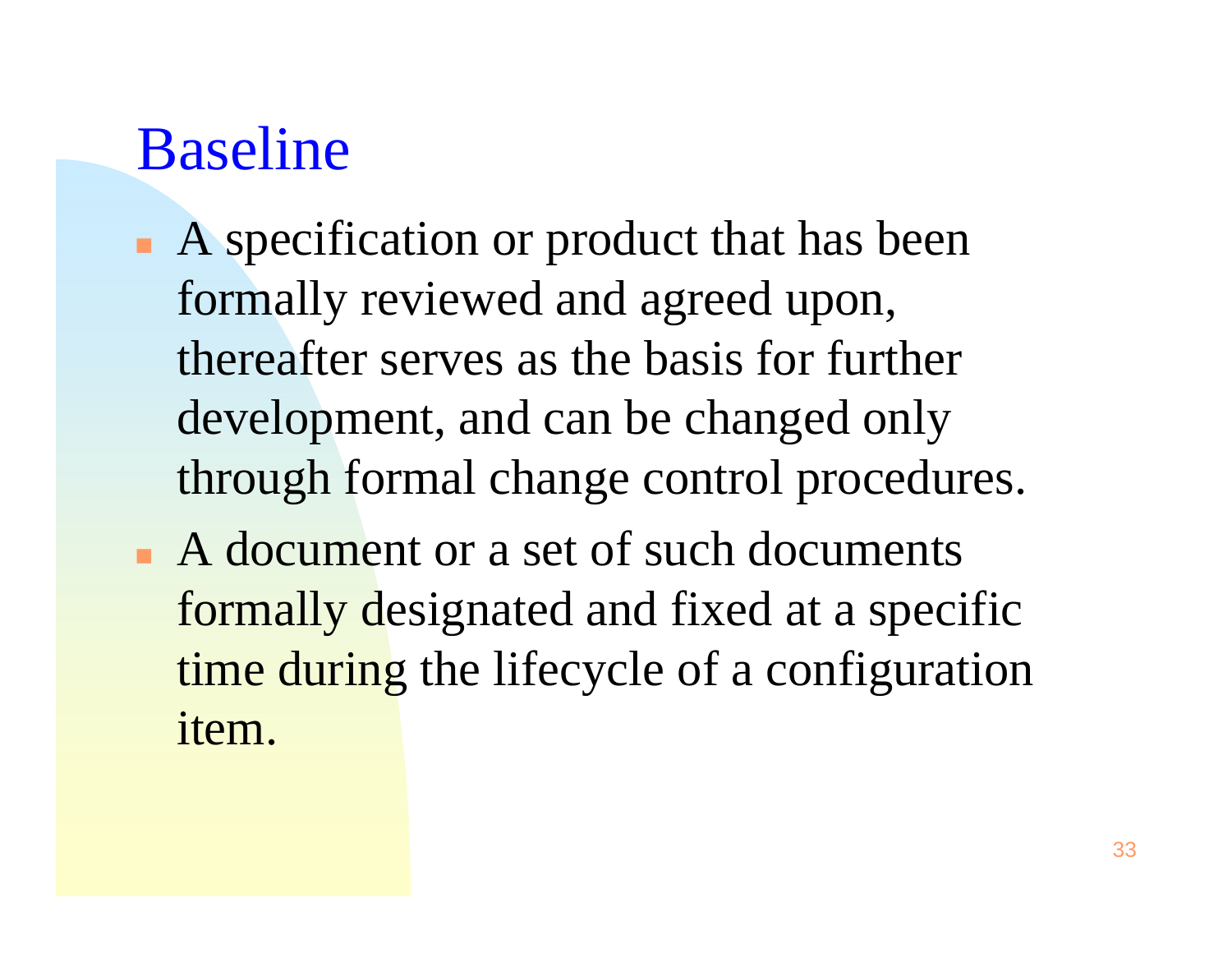### Versions, revisions and variants

- Version **:** An instance of a configuration item. Once a version is baselined it cannot be changed without creating a new version.
- *Revisions* and *variants*
	- *Revisions*: Sequential versions that evolve along the time dimension
	- *Variants*: Parallel versions coexisting at a given time